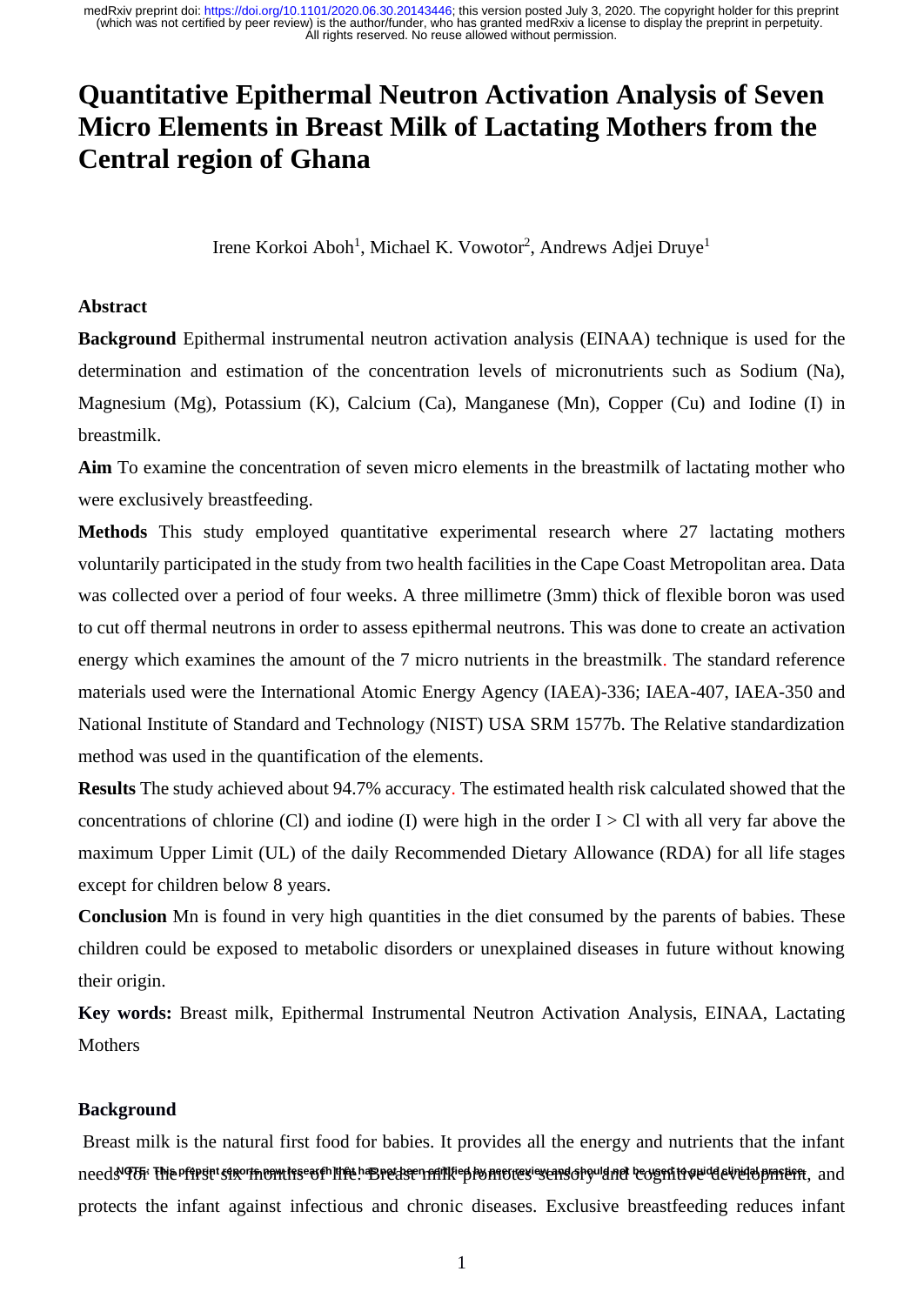mortality due to common childhood illnesses such as diarrhoea or pneumonia, and promotes a quicker recovery from illnesses (Department of Health & Human Services, (2016). Babies go through a rapid period of growth after birth. In fact, they usually double their length and triple in weight within the first twelve months of life. Even when solids foods are introduced breast milk remains an important source of nutrition for proper growth and development (Bubbahood, 2019). The Academy of Nutrition and Dietetics recommends that infants consume breast milk alone for the first six months of life, and breast milk with complementary foods from 6 to 12 months of age. Mothers who choose not to, or are unable to breastfeed can offer their baby infant formula in place of breast milk. The decision to breastfeed or formula feed a baby could be personal or influenced by health issues such as HIV/AIDS infection. Weighing the pros and cons of breastfeeding or formula feeding method can help make a good decision for the baby (KidsHealth, 2017). Infants from 0 to 6 months should take breast milk or infant formula on demand, to help meet nutritional requirements (Coleman, 2018). For instance, **carbohydrates** are the main source of energy used by the body; **Protein** contributes to a small amount of the energy used by the body and is essential for the building the tissues of the growing body. **Fat** also contributes to the energy requirements of the body, and also helps in the absorption of fat-soluble vitamins (Vitamin A, D, E and K). **Vitamins & Minerals** – are groups of nutrients which assist in protection and functioning of the body (Bubbahood, 2019).

Iodine in a trace plays an important role in human physiological actions of thyroid hormones production from the thyroid gland (Endocrineweb, 2017). Thyroid cells combine with Iodine and the amino acid tyrosine to make T3 and T4 which are released into the blood stream and are transported throughout the body where they control metabolism. The leading preventable causes of brain damage, that is Iodine deficiency can be significantly lower the intelligence Quotients (IQ) of a whole population. It has been estimated that 50 countries could prevent the loss of intellectual capacity by 10 to 15 percent points if young children, new born and pregnant mothers received enough iodine (Caulfield, Richard, Rivera, Musgrove & Black, 2006). There is the concern that the continuous occurrence of Iodine Deficiency Disorders (IDDs) among children in Ghana may hamper the objectives of the educational reform programmes and the nation's developmental efforts. Statistics indicates that about 81,200 babies are born annually with mental impairments as a result of such deficiencies, and suffers from stunted growth and low IQs, thereby impeding their learning abilities when they grow up (Ghana News Agency, 2007). Infants up to 6 months need an iodine intake of 90 micrograms per day. Breast milk is the only best source of iodine for babies and helps in development of their brain and nervous system (Mrunal, 2018). Another important micro-mineral is magnesium (Mg) is responsible for approximately 800 enzymatic functions in the human body and one of the most important minerals that promotes the health of children and adults. Babies up to the age of 6 months may require 30 mg per day. It helps children to get better sleep to conserve energy. It also aids in insulin and blood sugar regulation, as well as DNA formation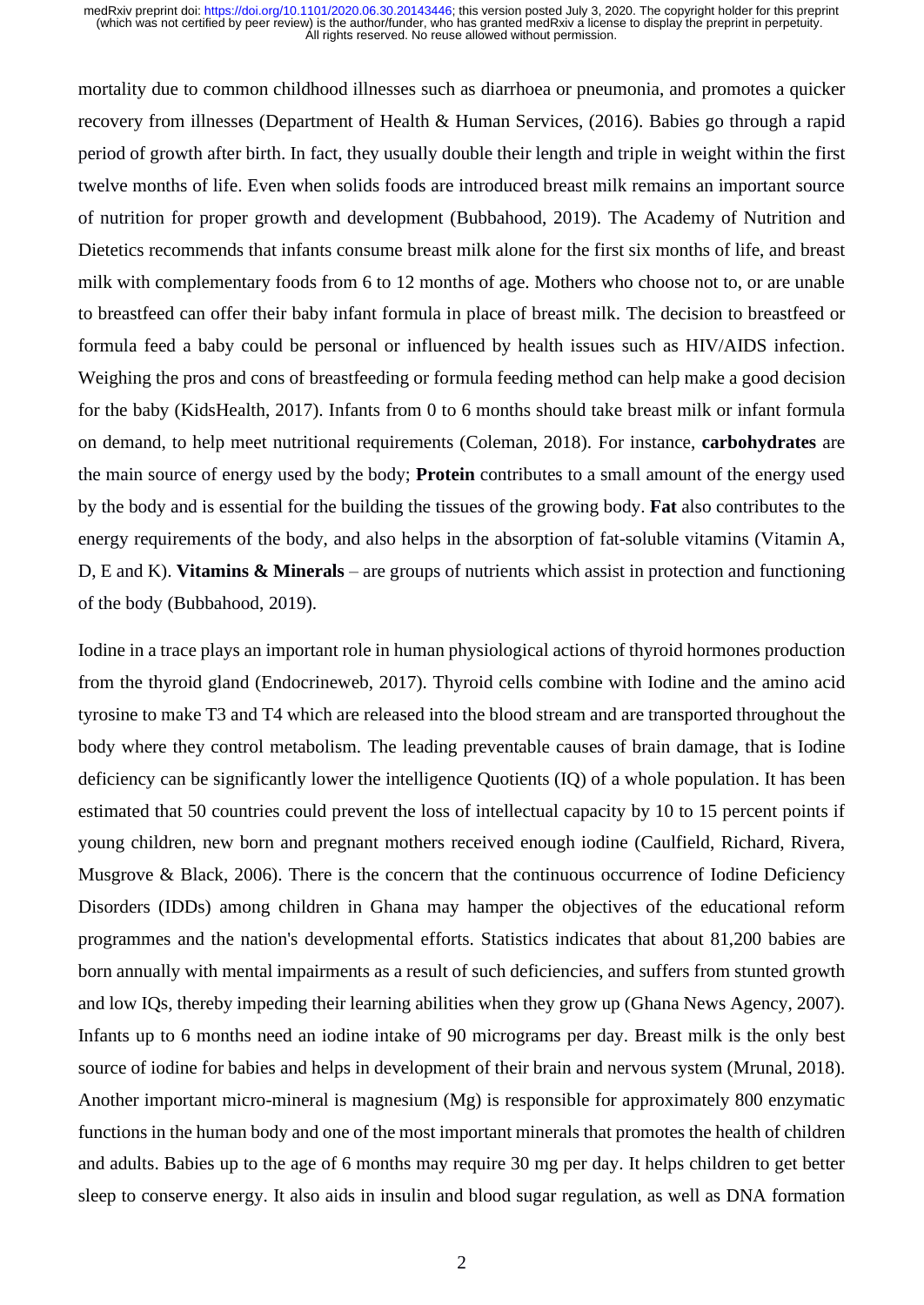## (Mahak, 2018).

Scientists have described how adequate amounts of copper are important to brain function Tiny amounts of Copper (Cu), within certain enzymes in the brain helps form key neurotransmitters that allow brain cells to communicate to one another. (US Department of Agriculture, 2007). Babies up to the age of 6 months may require 0.20 mg per day (Food and Nutrition, 2001). The normal term infant is born with a generous store of copper in the liver making copper deficiency a rare event (Widdowson, 1974). Copper deficiency might be responsible for a resistant anemia in milk-fed infants because cow's milk is one of the few commonly used foods low in copper (Picciano, 1985). Manganese (Mn) is involved in the formation of bone (Food and Nutrition, 2001). Mn aids in the action of some enzymes involved in carbohydrate metabolism (Lenntech, 2019). Babies with either relatively high or low levels of manganese in their blood may be affect with poor brain development (Norton, 2010). Fatness, changes of hair colour, abnormal bone and cartilage function, growth retardation may result due to adverse effect of Mn deficiency (Lenntech, 2019). Babies up to the age of 6 months may require 0.003 mg of Mn per day (Food and Nutrition, 2001).

Sodium (Na) is an electrolyte/mineral that functions as a major ion of the extra cellular fluid. It also aids nerve impulse transmission. Babies to the age of 0 - 6 months may require 120.0 mg of Na per day (Health supplements nutritional guide, 2017). The document further added that the major source of sodium is from salt and before a baby is six months, baby would have had all the sodium needed from breast milk so there is no need for additional salt to baby's food. Potassium (K) works with sodium to control the body's water balance, which helps maintain normal blood pressure. In fact, a diet that is low in potassium and high in sodium appears to be a factor in high blood pressure. Potassium also helps with muscle function and heart rhythm and, in later years, may reduce the risk of kidney stones and osteoporosis. An infant's body keeps a steady amount of potassium in the bloodstream while excreting excess amounts through urine. The normal amount of potassium a baby of age of 0 - 6 months may require per day is 400.0 mg (Brannagan, 2019, Health Supplements Nutritional Guide, 2017). Calcium (Ca) is a nutrient that builds strong bones. The child gets a chance to build strong bones when in adolescence or teens. Children who get enough calcium start their adult lives with the strongest bones possible. This helps protect against bone loss later in life. Calcium also keeps the nerves and muscles functioning and plays a role in keeping the heart healthy (KidsHealth, 2017). Young children and babies need calcium and vitamin D to prevent a disease called rickets. Rickets softens the bones and causes bow legs, stunted growth, and sometimes sore or weak muscles. The normal amount of potassium a baby of age of 0 - 6 months may require per day is 200mg (KidsHealth, 2017; Food and Nutrition, 2001).

Breastfeeding is crucial in Africa, and considered the most cost-effective lifesaving intervention with the potential to reduce 13% of annual death among children under five (Turin & Ochoa, 2014). The purpose of this study was to examine seven breast-milk mineral and trace element (Sodium, Magnesium,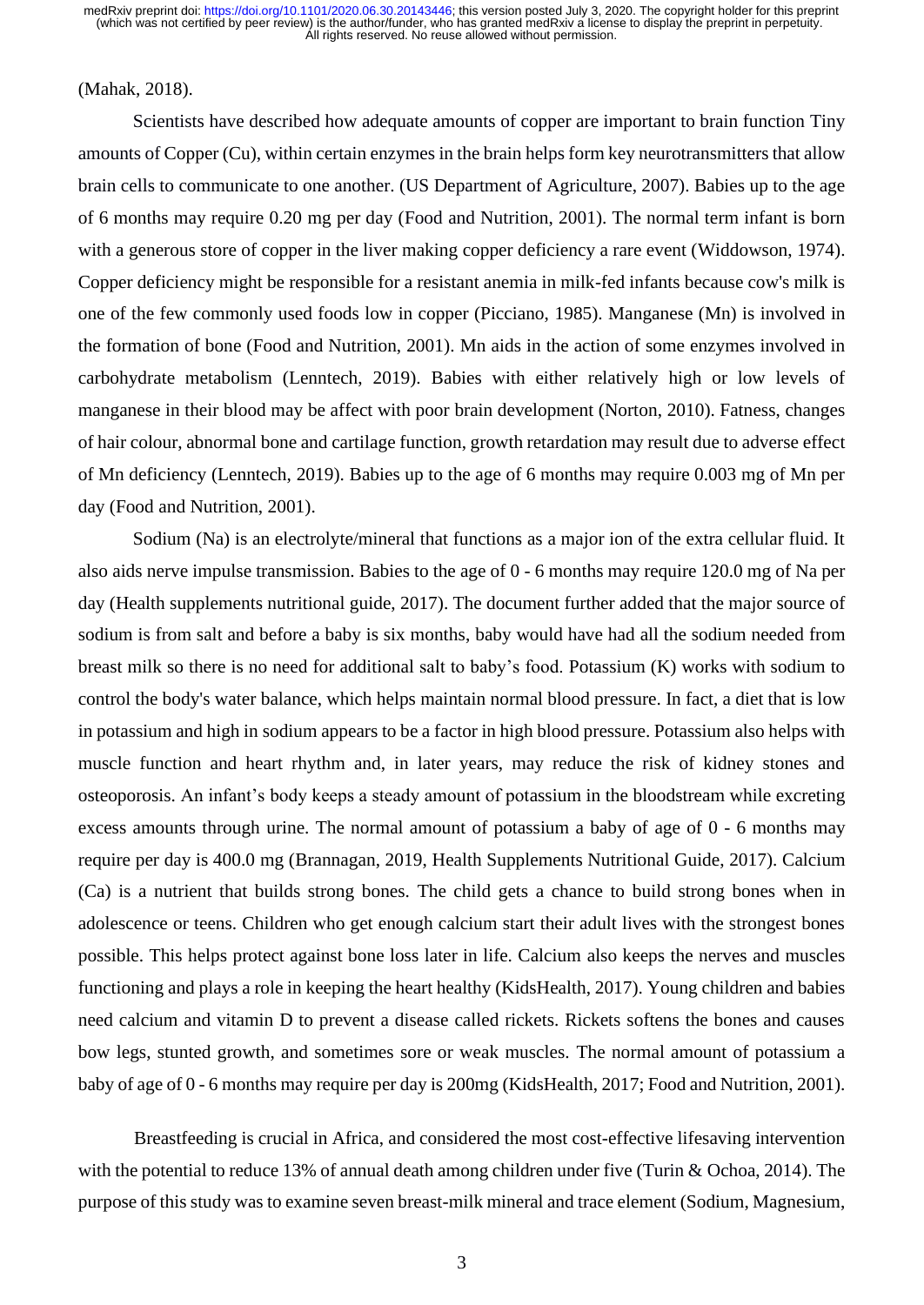Potassium, Calcium, Manganese, Copper and Iodine) concentrations from exclusively lactating mothers using the Neutron Activation Analysis, NAA and the Milk. Epithermal Instrumental NAA technique (EINAA).

## **Materials and Methods**

The study is a quantitative research with the aim determining the concentration of seven elements in the breastmilk of mothers from 23 communities in the Central Region of Ghana. Two main health facilities were used due to their accessibility and high utilization by patients. The selected facilities are located in Cape Coast and Elmina – and they provide both static and outreach child welfare services which captures mothers from towns in and around them. Cape Coast and Elmina are metropolis of the Central Region of Ghana, along the Gulf of Guinea (Figure 1). The original inhabitants of the towns and villages are mostly subsistence farmers and fishmongers (Vowotor *et al*, 2011). The volunteers' occupations included petty traders, caterers, teachers, nurses, seamstresses, student, hairdressers, and some were unemployed.

## *Study area*

# *Figure 1: A map showing Cape Coast and its Environs, 2019*

# Sample collection

Data collection lasted for one month. The criteria for the selection was that the mothers should have volunteered to be part of the study, should have had full term pregnancies, practicing exclusive breastfeeding and was within the first six months of the babies' lives. The study utilised the services of trained Midwife and Nurses who were service providers to these clients and were able to take breastmilk from those mothers aseptically. All of mothers were practicing exclusive breastfeeding within the first six months of the baby's life.

## *Figure 2: Breast Milk Samples Being Prepared for Irradiation at GHARR-1*

Before the sample (breast milk) collection, the nipples and areolas of the breasts were cleaned with 70% methyl alcohol. The breast milk was collected by manual expression of approximately  $10 - 20$  mL and delivered directly into a sterile 60-mL plastic vials that is labelled with codes and immediately stored on ice, to prevent wastage, spoilage and contamination as recommended by BFN, 2009. The samples were transported to the storage point where they were put in a deep freezer with absolute temperature below – 20  $^{\circ}$ C. After the one month, the samples were transported in a vaccine carrier at the desired temperature to the Ghana Research Reactor-1 (GHARR-1) facility at the Ghana Atomic Energy Commission, Kwabenya, Accra for elemental analysis. Multivariate Analysis was used to analyse the results.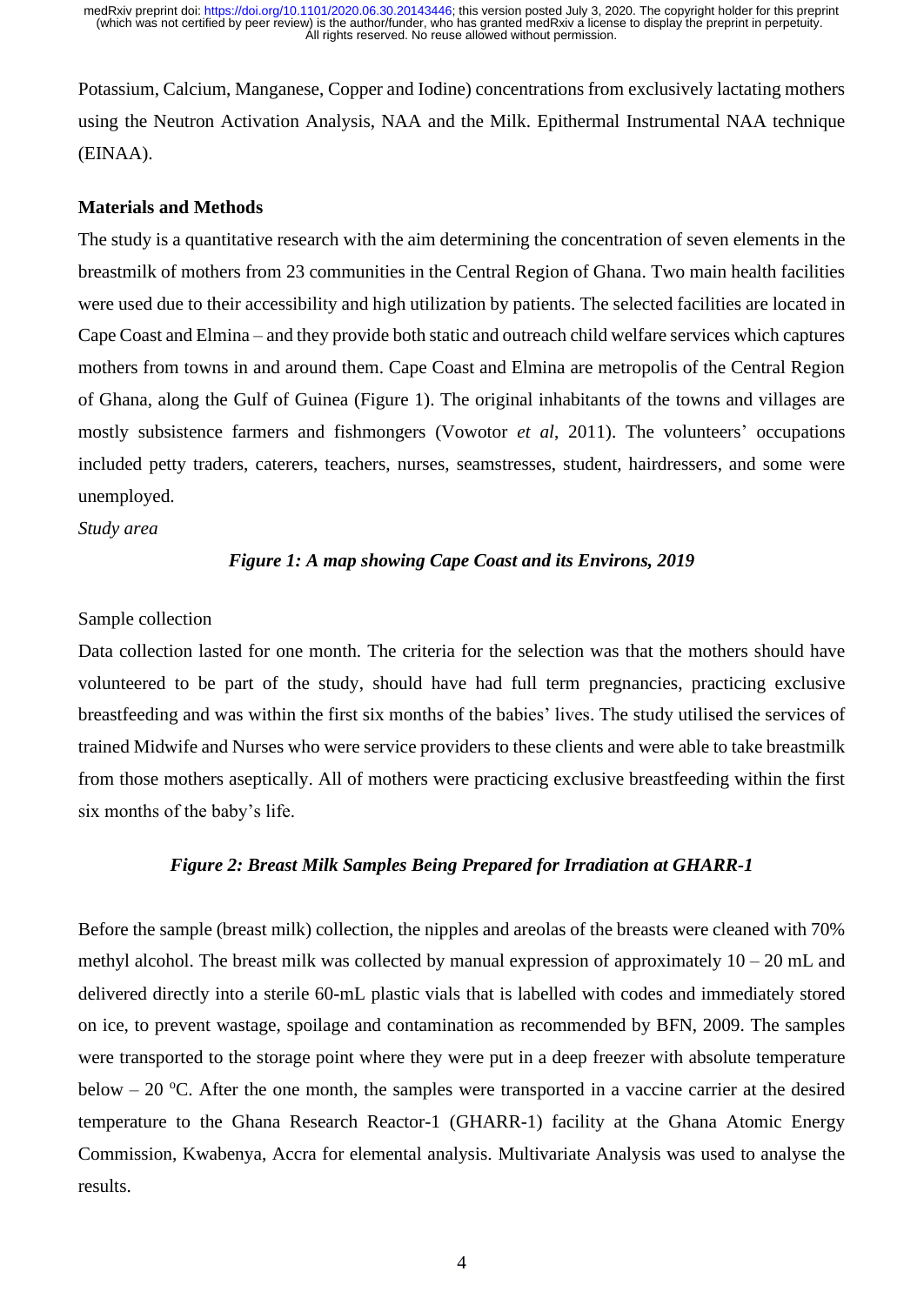#### Overview of Neutron Activation Analyses Technique Used

#### *Epithermal Neutron Activation Analyses*

Neutron Activation Analyses (NAA) is a sensitive analytical technique useful for performing both qualitative and quantitative multi-element analyses on samples. NAA offers sensitivities that are sometimes superior to those attainable by other methods, on the order of nano-gram level. NAA is accurate and reliable, generally recognized as the "referee method" of choice in the face other new procedures (Ali, 1999).

## *Figure 3: A process of neutron capture followed by emission of gamma ray (Glascock, 2003)*

During NAA (Figure 3) a neutron interacts with the target nucleus (breastmilk) via a non-elastic collision, a compound nucleus forms which is now in an excited state. The excitation energy of the compound nucleus is due to the binding energy of the neutron with the nucleus. The compound nucleus will almost instantaneously de-excite into a more stable configuration through emission of one or more characteristic prompt gamma rays. In many cases, this new configuration yields a radioactive nucleus which also decays by emission of one or more characteristic delayed gamma rays, but at a much slower rate according to the unique half-life of the radioactive nucleus. Depending upon the particular radioactive species, half-lives can range from a fraction of a second to several years (Ali, 1999).

The basic essentials required to carry out an analysis of samples by NAA are a source of neutrons, instrumentation suitable for detecting gamma rays, and a detailed knowledge of the reactions that occur when neutrons interact with target nuclei. The sensitivities for NAA are dependent upon the irradiation parameters (i.e., neutron flux, irradiation and decay times), measurement conditions (i.e., measurement time, and detector efficiency); nuclear parameters of the elements being measured (i.e., isotope abundance, neutron cross-section, half-life, and gamma-ray abundance). Different types of reactors and different positions within a reactor can vary considerably with regard to neutron energy distributions and fluxes due to the materials used to moderate the primary fission neutrons. Most neutron energy distributions are quite broad and consist of three principal components: Thermal, Epi-thermal, and Fast. The thermal neutron component consists of low-energy neutrons (energies below 0.5 eV) in thermal equilibrium with atoms in the reactor's moderator. The fast neutron component of the neutron spectrum (energies above 0.5 MeV) consists of the primary fission yielding neutrons which still have much of their original energy following Fission. The application of purely instrumental procedures is commonly called instrumental neutron activation analysis (INAA) (Ali, 1999). However, INAA methods using reactor flux neutrons for low level iodine measurement in biological materials suffer from high background activities from the activation products of major elements like sodium (Na),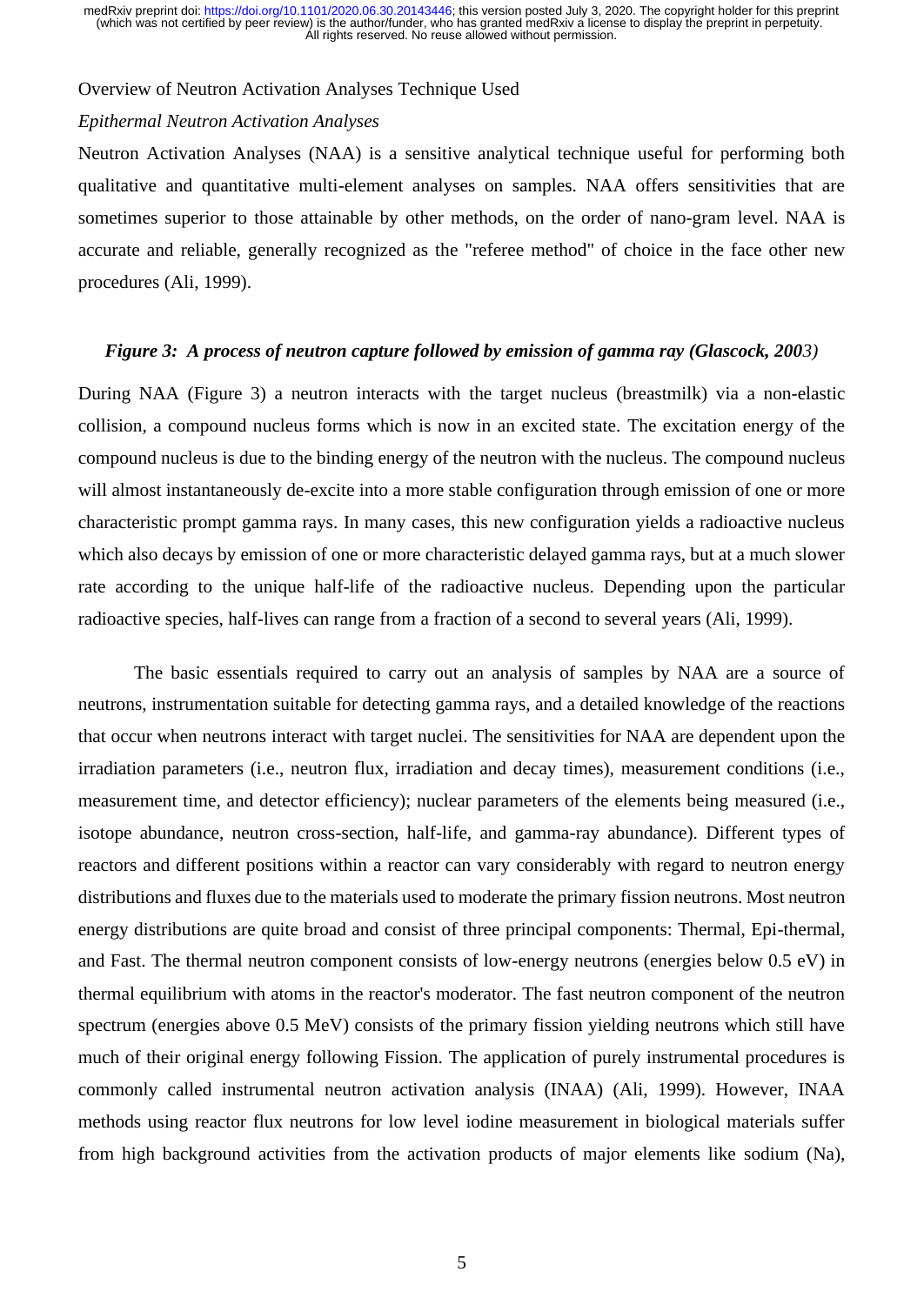chlorine (Cl), manganese (Mn), potassium (K), bromine (Br) and Aluminum (Al) in the sample (Acharya & Chatt, 2009).

For many elements, the variation of the cross-section is inversely proportional to the neutron velocity (the l/ν law) and these are strongly activated by slow (i.e. thermal) neutrons. In contrast, other elements possess resonance cross-sections in the epithermal region, which are usually larger than the crosssections by several orders of magnitude. Therefore, if a sample is irradiated with epithermal neutrons, it is expected that the activation yield of the "resonance" elements will be enhanced relative to those interfering nuclides which are activated mainly by thermal neutrons (Chisela, Gawlik & Bratter, 1986).

## *Figure 4: A typical reactor neutron energy spectrum showing the various components used to describe the neutron energy regions (Glascock, 2003).*

The NAA technique that employs only epi-thermal neutrons to induce (n, gamma) reactions by irradiating the samples being analyzed inside either cadmium or boron shields is called epi-thermal neutron activation analysis (ENAA). The epi-thermal neutron component consists of neutrons (energies from 0.5 eV to about 0.5 MeV) which is only partially moderated. In a typical unshielded reactor irradiation position, the epi-thermal neutron flux represents about 2% the total neutron flux (Ehmann & Vance, 1991). In reactor activation, this ENAA technique is performed by enclosing samples in thermal neutron filters such as cadmium or boron, which remove thermal neutrons from the reactor neutron spectrum. It has been applied to a variety of sample matrices including geological and biological materials (Chisela *et al*, 1986).

The EINAA methods are based on the fact that the resonance integral  $(I_0)$  to thermal neutron (n,γ) cross-section ( $\sigma_0$ ) ratio (Q<sub>0</sub>) for <sup>127</sup>I (24.8) is much larger than some of the interfering elements such as <sup>23</sup>Na (0.59), <sup>37</sup>Cl (0.69), <sup>27</sup>Al (0.71), <sup>41</sup>K (0.97), and <sup>55</sup>Mn (1.053). The determination of iodine is sometimes hindered by EINAA using a cadmium (Cd) filter in cases of high dead-time from the neutron irradiated samples. Additionally, the background in the region of the 443-keV photopeak of <sup>128</sup>I is often dominated by Compton background from the γ-rays of <sup>24</sup>Na, <sup>56</sup>Mn, <sup>38</sup>Cl, <sup>42</sup>K, <sup>28</sup>Al and <sup>82</sup>Br. The combination of EINAA using cadmium and/or boron shields and anticoincidence gamma-ray spectrometry (AC) is used to suppress the background, which in turn helps to improve the detection limit of these elements (Acharya, 2009).

# *Sample Preparation and Irradiation*

500 mg of each sample was weighed into a smaller polyethylene vials via the micrometre pipette (Figure 2), after shaking them in their original containers to ensure uniformity. The polyethylene capsule of diameter 1.2 cm and height 2.35 cm containing the liquid samples were in turn put in to bigger polyethylene capsule of diameter 1.6 cm and height 5.5 cm (Rabbit capsule), that is Double encapsulation and smoothly heat sealed with a soldering rod. The irradiation vials (capsules) that were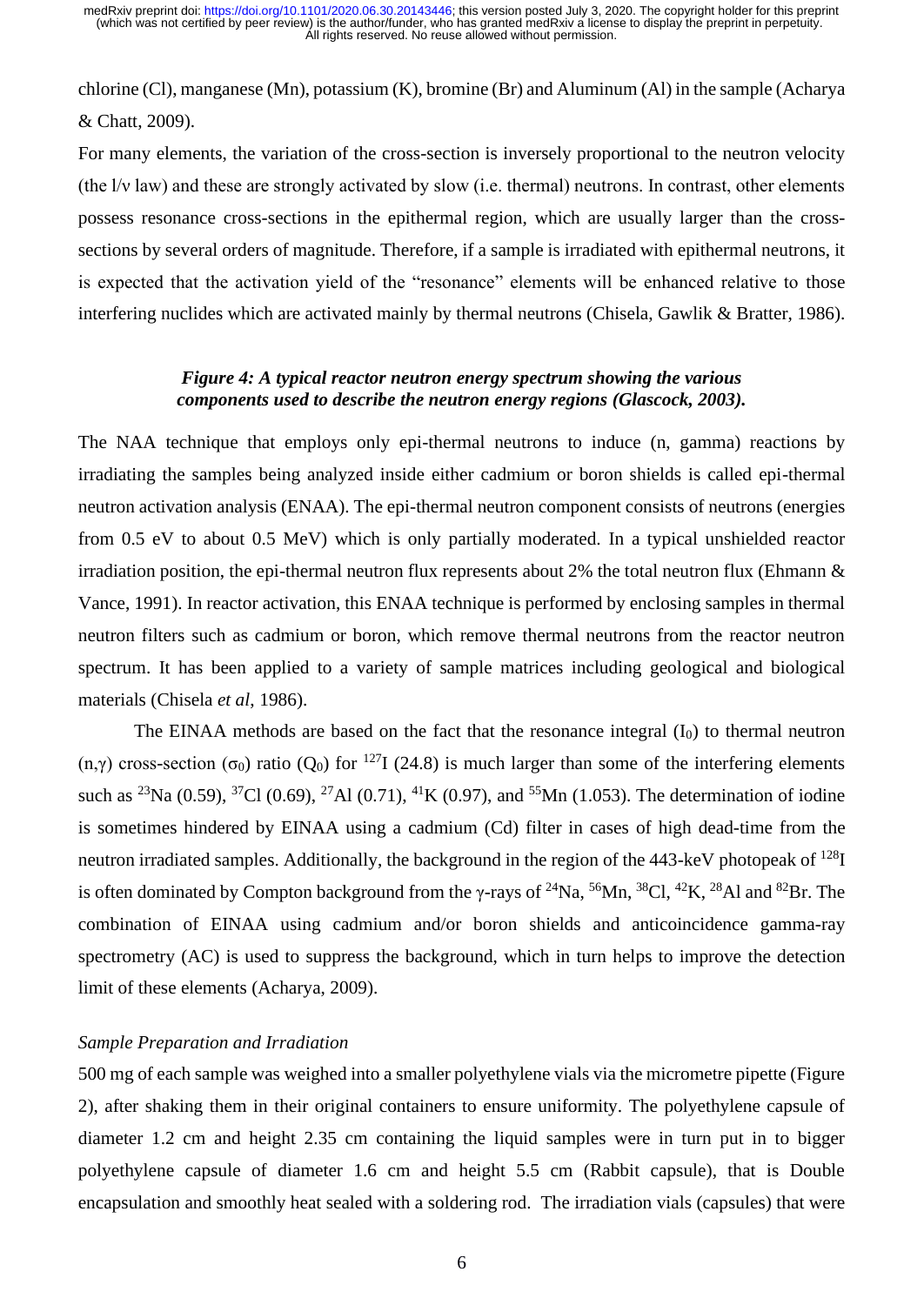used were pre-cleaned by washing them first with distilled water and then soaked in an acidic reagent for 24 hrs, and then rinsed in distilled deionised water. The irradiation vials were further soaked in nitric acid (HNO<sub>3)</sub> for another 24 hrs. They were then rinsed thoroughly with distilled deionised water and air-dried in a clean fume hood.

To validate the procedure, various of standard reference materials namely IAEA-336 (trace and minor elements in Lichen), IAEA-407 (trace elements and methyl mercury in fish tissue), IAEA-350 (trace elements in tuna fish homogenate) and SRM 1577b (Bovine liver) were prepared and packed similarly as the samples (IAEA, 1999; IAEA, 2003; EVISA1, 2010; EVISA2, 2010). Samples were transferred into irradiation sites through pneumatic transfer system at a pressure of 60 psi. The irradiation was categorized according to the half-life of the element of interest. Samples and controls were irradiated in the Ghana Research Reactor (GHARR-1) at the Ghana Atomic Energy Commission (GAEC), operating at 15 KW at a thermal flux of  $5\times10^{11}$  ncm<sup>-2</sup>s<sup>-1</sup>. Three millimeters (3mm) thick of flexible boron was used to cut off thermal neutrons in order to assess epithermal neutrons. 94.7% accuracy was achieved.

# *Relative Standardization*

In the relative standardization method, a chemical standard (index std) of known mass, Wstd, of the element is co-irradiated with the sample of unknown mass Wsam. When the samples to be irradiated is short-lived radionuclide, both the standard and sample are irradiated separately under the same conditions, usually with a monitor of the same neutron fluence rate and both are counted in the same geometrical arrangements with respect to the gamma-ray energy. It is then assumed that the neutron flux, cross section, irradiation times and all other variables associated with counting are constant for the standard and the sample at a particular sample-to-detector geometry. With this assumption, the neutron activation equation then reduces to:

$$
\rho_{\text{sam}} = \frac{\left[\frac{P_A / t_c}{P_A / t_c}\right]_{\text{sam}} \left[\rho \text{CDW}\right]_{\text{std}}}{\left[\frac{P_A / t_c}{P_A / t_c}\right]_{\text{std}} \left[\text{CDW}\right]_{\text{sam}}}
$$
\n(Equation 1)

where  $(P_A/t_c)$ std and  $(P_A/t_c)$ sam are the counting rates for the standard and sample respectively,  $P_{std}$  and  $\rho_{\text{sam}}$  are the counting concentrations of the standard and the element of interest respectively,  $C_{\text{std}}$  and  $Cs<sub>am</sub>$  are the counting factors for standard and sample,  $D_{std}$  and  $D_{sam}$  are the decay factors for the standard and sample respectively.

#### *Qualitative and Quantitative Analysis*

The qualitative analysis involves the determination of the seven elements in the breast milk samples by the identification of the spectra peaks and assigning corresponding radionuclides and hence the elements present. The quantitative analysis, involves the calculation of the areas under the peaks of the identified elements and converting them into concentrations using an appropriate software or equation(s) (Alfassi, 1994). The counting of the induced radioactivity was performed by a PC- based γ-ray spectrometry. It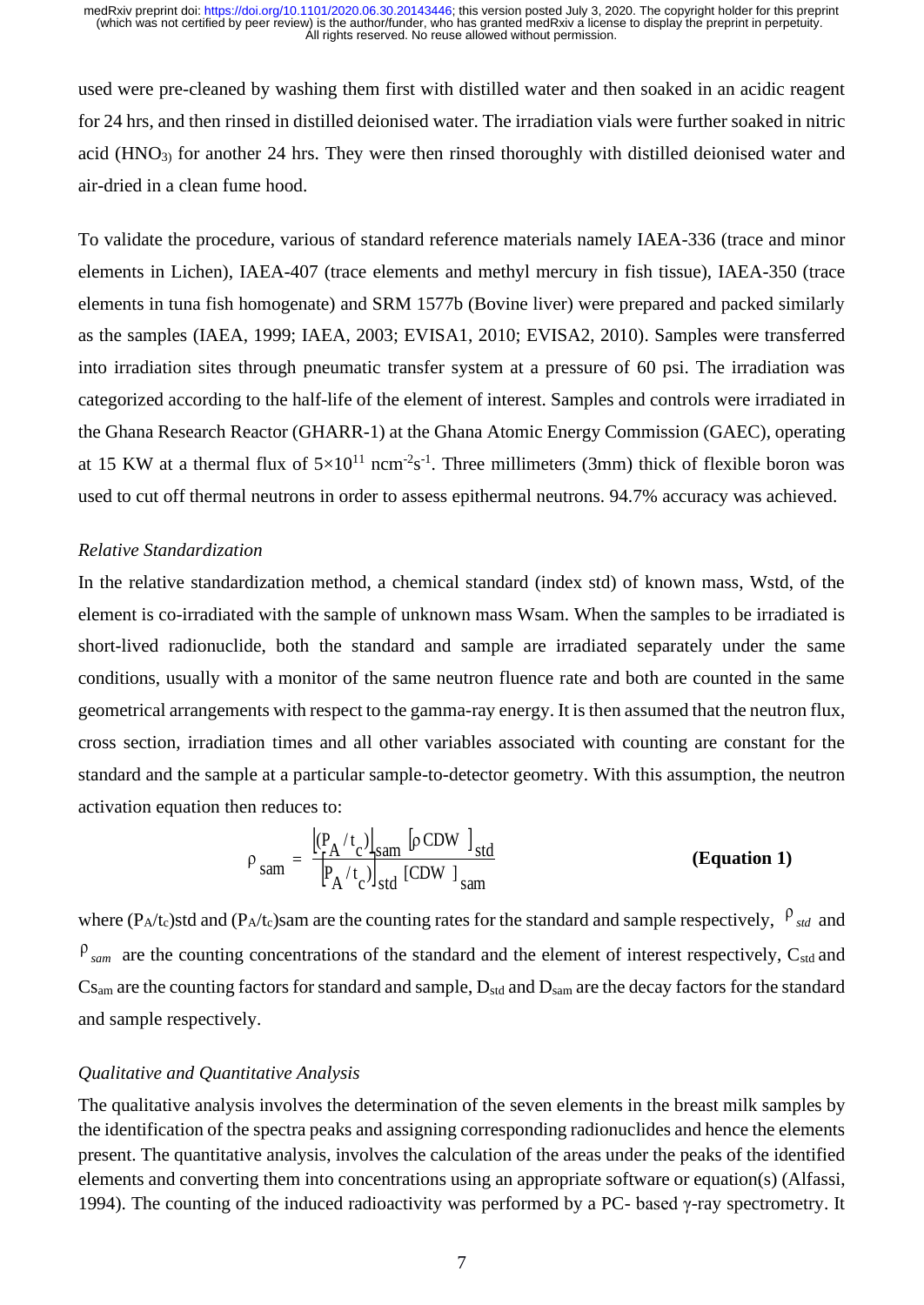consists of an n-type high purity Germanium (HPGe) detector (model GR2518) coupled to a computerbased Multichannel Analyzer via electronic modules and a spectroscopy amplifier (model 2020, Canberra Industries Incorporated). The relative efficiency of the detector is 25% with an energy resolution of 1.8 KeV at γ-ray energy of 1332 KeV of  ${}^{60}Co$ . The qualitative analysis was achieved by means of ORTEC EMCAPLUS Multichannel Analyzer (MCA) Emulation software. A Microsoft Window–based software, MAESTRO, was used for spectrum analysis (Serfor-Armah, Carboo, Akuamoah, & Chellube, 2018). This software identifies the various photo peaks, estimates and works out the areas under them. The other quantitative measurements were done using the concentration equation (Equation 1) in a Microsoft Excel programme for calculating the elemental concentrations in μg/g. The detection limit (DL) of the various elements of interest for Neutron Activation Analysis and the nuclear data have been summarized are shown Table 1.

## *Table 1: Nuclear Data of the Seven Elements*

#### *Figure 5: Concentration of the seven elements in the breastfeeding mothers*

## **Results**

# *Assessment According to Concentrations*

The concentration of each micro nutrient investigated in the breast milk is as shown in Table 2. Nutrient concentrations ranged within the following intervals: Na: 294.4-2797.0 mg/kg; Mg: 132.4-426.7 mg/kg; K: 1359.0-5225.0 mg/kg; Ca: 408.1-1497.0 mg/kg; Mn: 0.0018-1.115 mg/kg; Cu: 0.2235-1.0199 mg/kg; and I: 0.029-0.1445 mg/kg, and their mean concentrations were: Na: 1098.6259 mg/kg; Mg: 309.2481 mg/kg; K: 2438.0741 mg/kg; Ca: 697.4037 mg/kg; Mn: 0.4028 mg/kg; Cu: 0.6944 mg/kg; and I: 0.0613 mg/kg. Arranging the micro nutrients in terms of abundance in the breast milk yielded the order  $K >$  $Na > Ca > Mg > Cu > Mn > I$ .

#### *Assessment According to Recommended Dietary Allowable*

Recommended Dietary Allowable (RDA) is the dietary requirement for a micronutrient. It is an intake level which meets a specific criterion for adequacy, thereby minimizing risk of nutrient deficit or excess. (Dietary Reference Intakes, 2013). Exclusively breastfed babies take in an average of 25 oz (750 ml) or 708.738 g per day between the ages of 1 month and 6 months (Bonyata, 2019). If the concentration of element in milk per day (RDA) is expressed in mg/d and the average intake of milk per day be represented by M  $g/d$ , then the concentration of elements in the breast milk represented by N mg/g of sample can then be given by the relation expressed in equation 2 (Vowotor *et al*, 2011);

 $N = RDA/M$  (Equation 2)

#### *Table 2: Summary of Breast Milk Concentrations of Lactating Mothers*

The concentration of the elements investigated is therefore calculated as shown in Table 3. Also, on Table 3 are the Average Daily Intake, ADI, calculated using equation 3, from the Mean Measured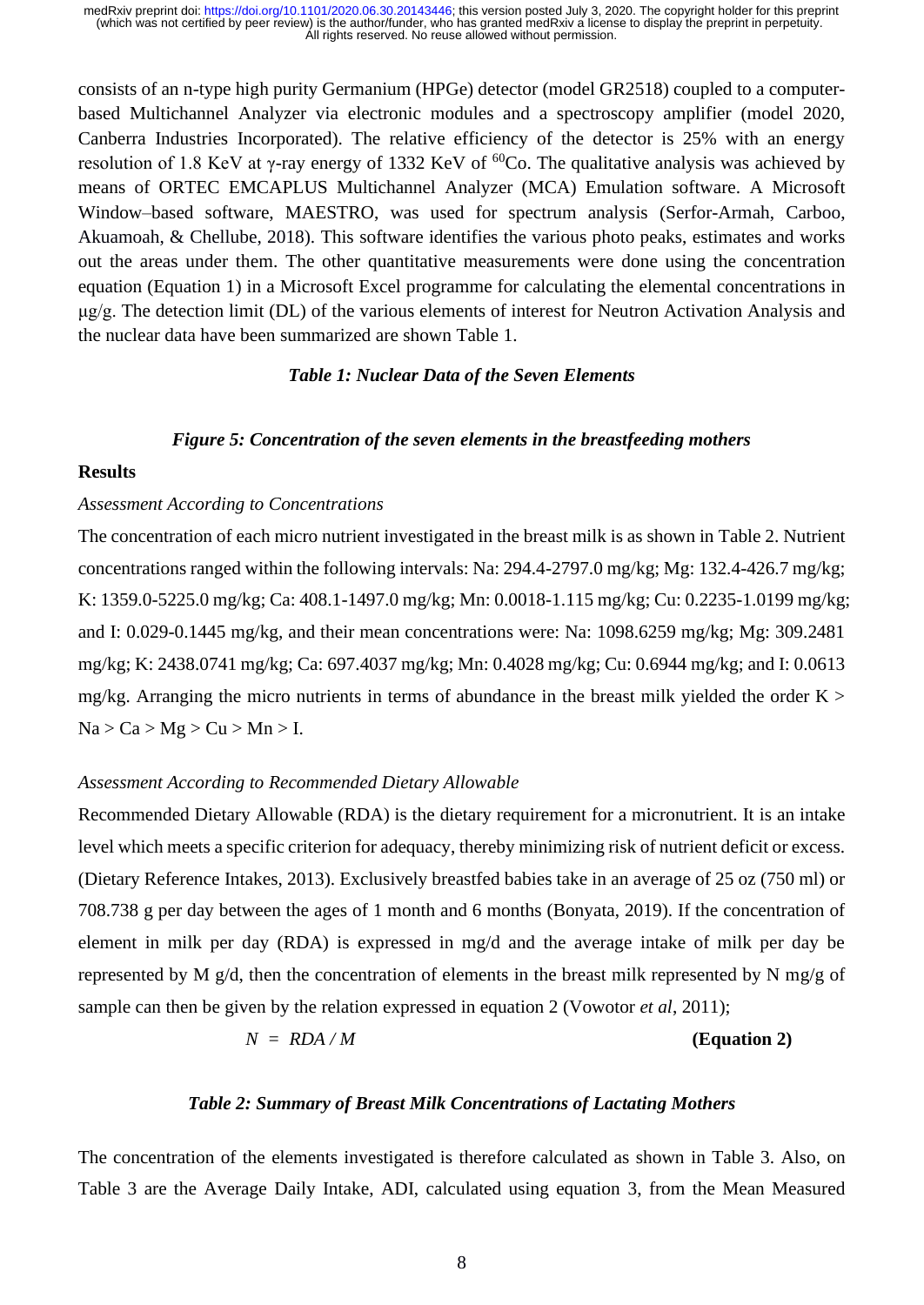Concentrations, MMC.

#### *ADI = MMC × RDA / RDA Concentration* **(Equation 3)**

# *Table 3: RDA* **(mg/kg)** *and their Corresponding Concentrations* **(mg/kg)** *of Elements for Babies below 6 Months*

**Except I:** The elemental concentrations of all the elements measured were found to be very high compared to concentrations calculated from the RDA (Table 3). In a decreasing order of their mean concentrations, the elements investigated can be arranged as follows:  $K > Na > Ca > Mg > Cu > Mn >$ I. Looking at difference between the RDA values and the measured/calculated RDA values, the negative sign  $(-)$  on the I value denotes a value below the recommended RDA, whiles the positive sign  $(+)$ denotes values are above the recommended RDA.

#### *Table 4: The Seven Elements and the effect of its excess*

# *Assessment According to Health Risk Estimation (HI)*

To estimate the health effects, hazard index (HI), the estimated lifetime average daily dose of each chemical is compared to its Reference Dose (RfD). The reference dose represents an estimate of a daily consumption level that is likely to be without deleterious effects in a lifetime. Based on the equation detailed in the US. EPA handbook (Laar, Fianko, Akiti, Osae & Brimah, 2011):

The hazard index (HI) = 
$$
\frac{ED}{RfD}
$$
, (Equation 4)

Where,  $ED = Estimated$  Dose and  $RfD = Reference$  Dose

Pearson correlation was calculated and presented on Table 5 showed normal distribution in concentrations of the elements in the fish consumed. The variables are continuous and linear in relationship between the variables. Though 95% confidence level was used to ascertain the strength of their relationship, there are other strongly correlated elements with high coefficients of determination, hence cannot be ruled out and the focus should be on strength of relationship and the amount of variance shared while reporting statistical significance (Pallant, 2007).

# **Table 5: Correlation coefficients of the concentration of the seven elements in breast milk**

Arranging the micro nutrients in terms of abundance in the breast milk yielded  $K > Na > Ca > Mg >$  $Cu > Mn > I$ . The low standard deviation (SD) values obtained indicated that the spatial distribution of the individual micro nutrients in their breast milk was uniform. So, for this age group in except I, all the levels of K, Na, Ca, Mg, Cu and Mn is far above the recommended daily dose. Table 4 gives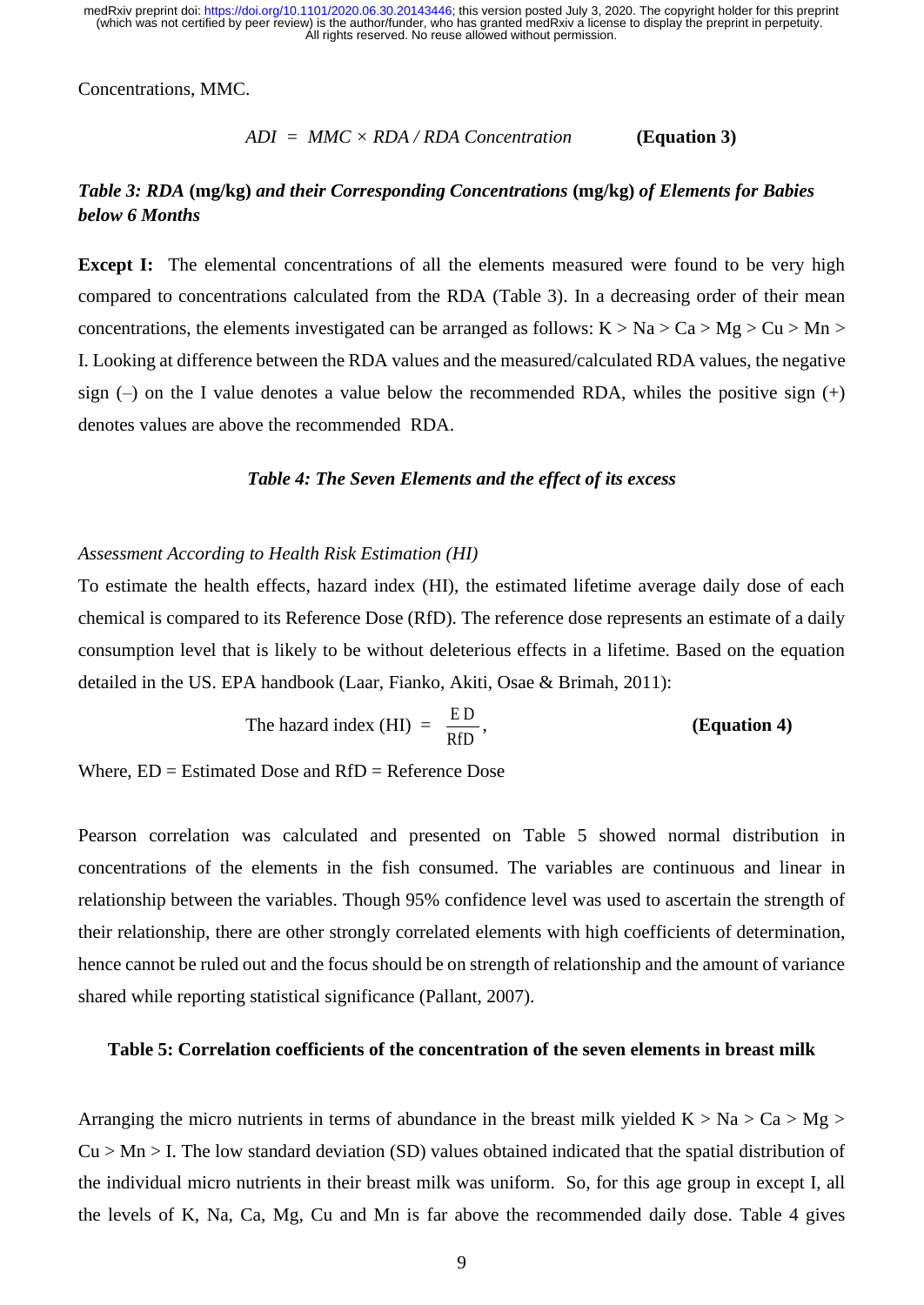suggestions of likely adverse health effects for these elements for the group. The estimated health risk associated with these breastmilk consumptions is also presented on Table 3.  $\text{HI} < 1$  suggests an unlikely adverse health effects whereas  $H1 > 1$  suggests the probability of adverse health effects (Laar, Fianko, Akiti, Osae and Brimah, 2011). High HI values for the trace elements investigated that registered values > 1 have been highlighted. The HI values calculated on Table 3 have buttressed the trend in the assessment according to the concentrations and the recommended dietary allowable. So, their trends as depicted on Table 4 would help give suggestions of likely adverse health effects for these children in later life.

## **Discussion**

#### *Assessment According to Correlation Coefficient and Sources of Trace Elements*

An important source of nutrients or trace elements is from the food, processed water and groundwater discharges (Kelly and Moran, 2002). Accordingly, it is important to characterize each distinct source of trace elements and determine its contribution to baby and mother. Correlation coefficients between the seven elements and their respective significance at 95% significance level in the breast milk are in Table 5. The interpretation of the strength of the correlation coefficients usually depends on the researcher as suggested by the guidelines from Rumsey 2010. In this study, values between  $\pm 0.500 \le r \le \pm 0.999$  are considered strong correlations. The level of statistical significance that does not indicate how strongly two variables are associated (is given by rho), but instead it indicates how much confidence we should have in the results obtained. Because the significance of rho is strongly influenced by the sample size, smaller sample sizes does not reach statistical significance as compared to larger sample sizes which may even be statistically significant at small (weak) correlations (Pallant, 2007). It was found out that even though 4 correlations were strong, 3 were statistically significant. This means that we can exude 95% confidence that the correlation between Ca and Mg is strongly correlated with a coefficient of 0.905. As expected, there was a moderately strong correlation between Na and Mg since main source of Na is added salt. It is worth noting that salt is one of cheapest essential exporting commodities from the study area. Salt is mined at Elmina and sold in all the communities in the Central Region. Most of the foods eaten by participants are seasoned with salt. For example, some mothers said they eat bread which are made from wheat rich in Mg and salt for breakfast. Other salted foods rich in Mg are the soups made from vegetables, seafood (salmon, mackerel, tuna) and beans. Salted roasted peanuts with banana are a delicacy in Ghana.

There is a strong correlation of 0.905 between Na and Ca. This can also be attributed to salted foods rich in Ca such as sardine, salmon, beans and leafy greens which are found in most mothers' daily diets like Yam and palava sauce, Fufu and soup, and Gari and beans. Chocolate which is rich in Cu is made from Cocoa. Ghanaians drink a lot of cocoa product such as chocolates which are spiced with salt therefore can be the source of correlation between Na and Cu. Other Cu rich foods like lobsters, squid,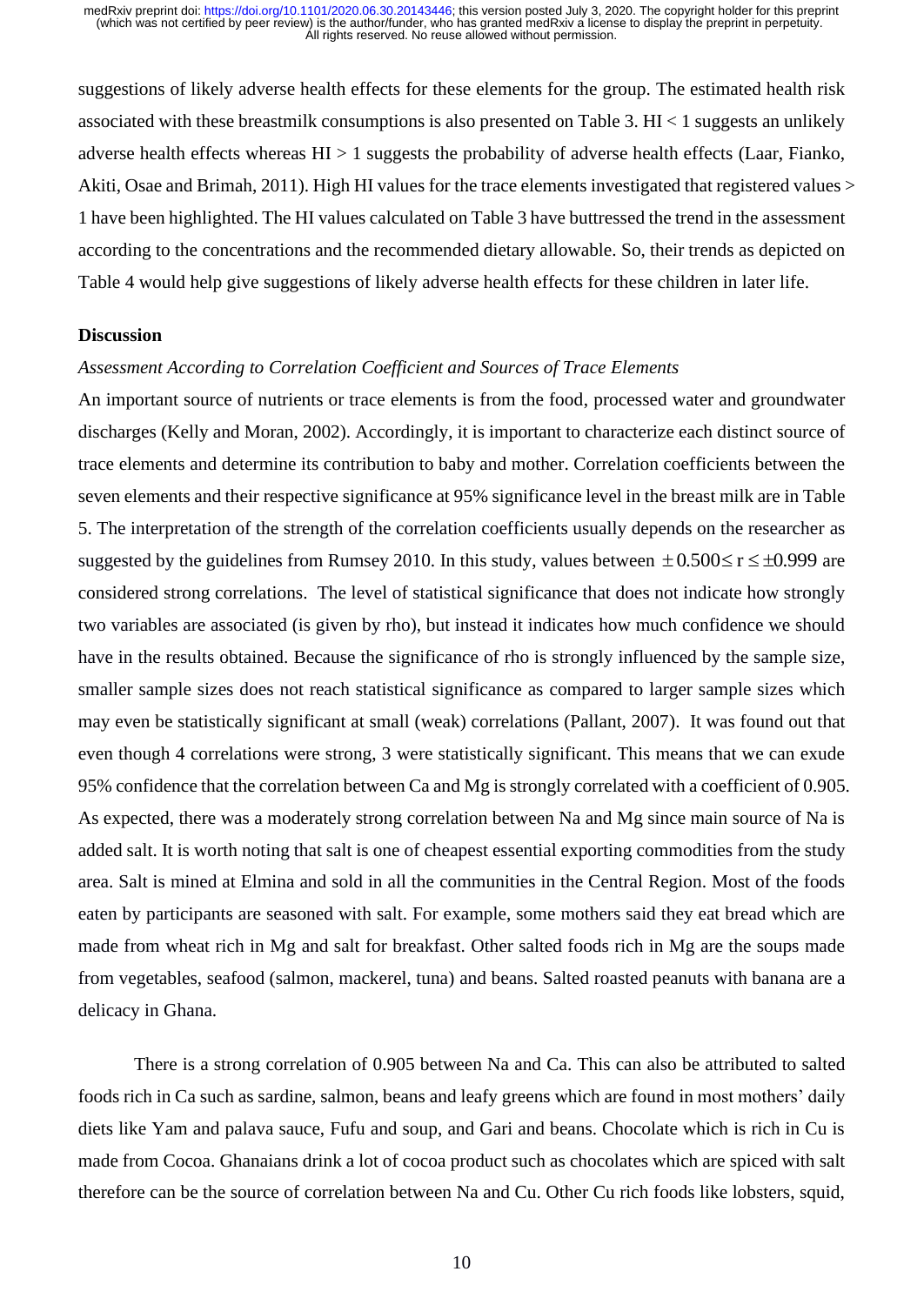oysters and organ meats such as liver and kidneys are also seasoned with salt before used for soup. Mg has strong correlation with Ca, Mn and Cu of 0.905, 0.836 and 0.545 respectively. Mg and Ca rich foods like the legumes and seafoods may be another source such as *Gari* and Beans or soups are made from seafood.

Mn combined with other elements is widely distributed in Earth's crust. Manganese is second only to iron among the transition elements in its abundance in Earth's crust; it is roughly similar to iron in its physical and chemical properties but harder and more brittle. It occurs in a number of substantial deposits, of which the most important ores (which are mainly oxides) consist primarily of manganese dioxide (MnO2) in the form of pyrolusite, romanechite, and wad. Manganese is essential to plant growth and is involved in the reduction of nitrates in green plants and algae. It is an essential trace element in higher animals and participates in the action of many enzymes. Lack of manganese causes testicular atrophy while excess is toxic (Encyclopaedia Britannica. 2014). It is not surprising to find Mn also exhibiting a strong correlation with Ca and Cu of about 0.733 and 0.389 respectively. Foods like beans and spinach are rich and a good source of Mn and Ca. seafood such as Oysters, Lobster, Squid are also rich in Cu are usually made into stews a delicacy eaten with brown rice also rich in Mn are a delicacy for participants. The last good correlation is between Ca and Cu of 0.531 may probably come from green leafy vegetables such as broccoli, parsley, spinach, and lettuce, Cabbage, *Kontonmire* etc as their main source since they are used in making nutritious sauces.

# **Conclusion**

Diseases affecting people in later years of their lives are precipitant from childhood through what was eaten and the pattern outlines by their parents either out of curiosity, ignorance or lack of education on nutrition. From Table 3 only one element was found to be in the normal RDA range the rest very high. Mn was found to be the element exceeding the DRA threshold and in very high quantity consumed by these babies without their mother's knowledge. These children could be exposed to metabolic disorders or unexplained diseases in future without knowing where they originated from. Because Na is in abundance, it is incorporated intentionally or unintentionally into every food by the locals. Na as found in salt is used in all things that are edible so accumulation of it starts right from childhood. This could also lead to the unexplained hypertension in early adulthood.

# **Acknowledgment**

The authors wish to express their sincere appreciation to the Ghana Health Service (GHS), the directors of the 2 Health facilities for allowing the study to be carried out. Appreciation also go to the mothers, nurses and technicians who collected data and the staff of Ghana Atomic Energy Commission at Kwabenya - Accra, for their assistance in running the tests and analysing of the samples.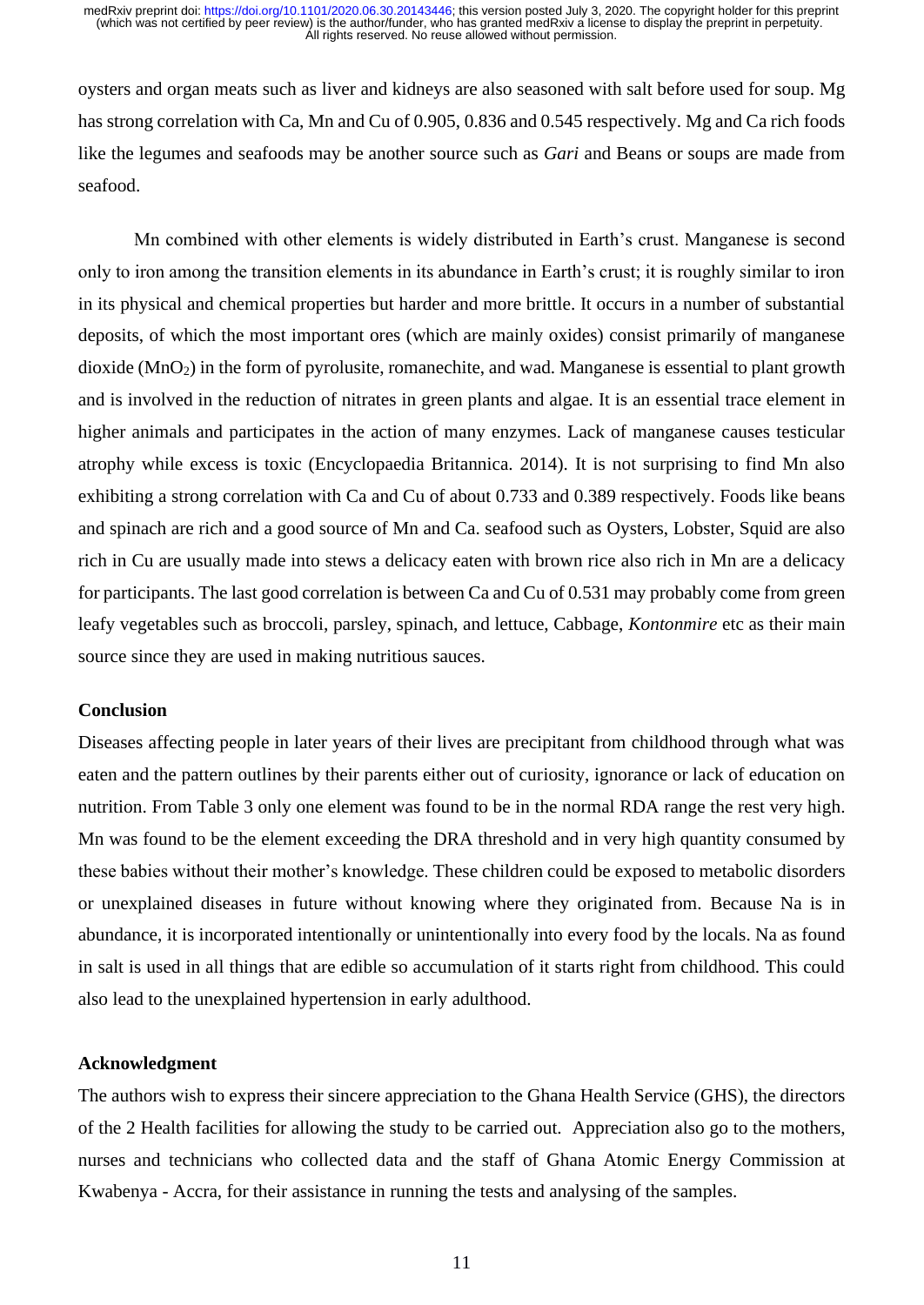# **Authors contributions**

Michael Dela Vowotor is the main author of the manuscript together with Irene Korkoi Aboh and Andrews Adjei Druye. He was responsible for the conception, study design, data collection, data analysis, Irene Korkoi Aboh is responsible for the drafting of the manuscript. Andrews Adjei Druye was responsible for content validity of the manuscript.

# **Ethical approval and consent to participate**

The study was approved by the Ghana Health Service Ethical Review Committee with number GHS-ERC-02/05/15. Voluntary participation of participants was accorded with respect, dignity and confidentiality because samples taken were a part of their body issue.

**Conflict of interest-** The authors declare that they have no competing interests.

# **Authors details**

<sup>1</sup> School of Nursing and Midwifery, University of Cape Coast, Cape Coast, Ghana <sup>2</sup>Department of Physics, University of Cape Coast, Cape Coast, Ghana **[iaboh@ucc.edu.gh;](mailto:iaboh@ucc.edu.gh)** [mvowotor@ucc.edu.gh;](mailto:mvowotor@ucc.edu.gh) [Andrews.druye@ucc.edu.gh](mailto:Andrews.druye@ucc.edu.gh)

# **References**

- Acharya R. and Chatt A., (2009). *Determination of iodine in biological materials by pseudo-cyclic epithermal INAA using anti-coincidence gamma-ray spectrometry and estimation of expanded uncertainties*, J Radioanal Nucl Chem, 282:991–996, DOI 10.1007/s10967-009-0232-2
- Ali M.A., (1999). A Brief Overview of Neutron Activation Analyses Methodology and Applications, 2nd Conference on Nuclear and Particle Physics, 13 -17 Nov. 1999, Cairo, Egypt, pp 71 – 84, Retrieved from http://www.iaea.org/inis/collection/NCLCollectionStore/\_Public/37/118/37118 483.pdf, Assessed 06-01-2018
- BFN, (2014). *Expressing and storing breastmilk*, The Breastfeeding Network, Retrieved from https://www.breastfeedingnetwork.org.uk/breastfeeding-help/expressing-storing/, Assessed 08 -02-2019
- Bonyata, K., (2019). How much expressed milk will my baby need?, Retrieved from https://kellymo m.com/bf/pumpingmoms/pumping/milkcalc/, Assessed 08-02-2019
- Brannagan, M., (2019). Normal Potassium Levels in Infants, Retrieved from https://www.livestrong.c om/article/261645-normal-potassium-levels-in-infants/, Assessed 07-02-2019
- Bubbahood, (2019). Nutrition for Babies  $0 6$  Months, Retrieved from https://www.bu bbahood.com.au/my-baby/nutrition-for-babies-0-6-months/, Assessed 01-02-2019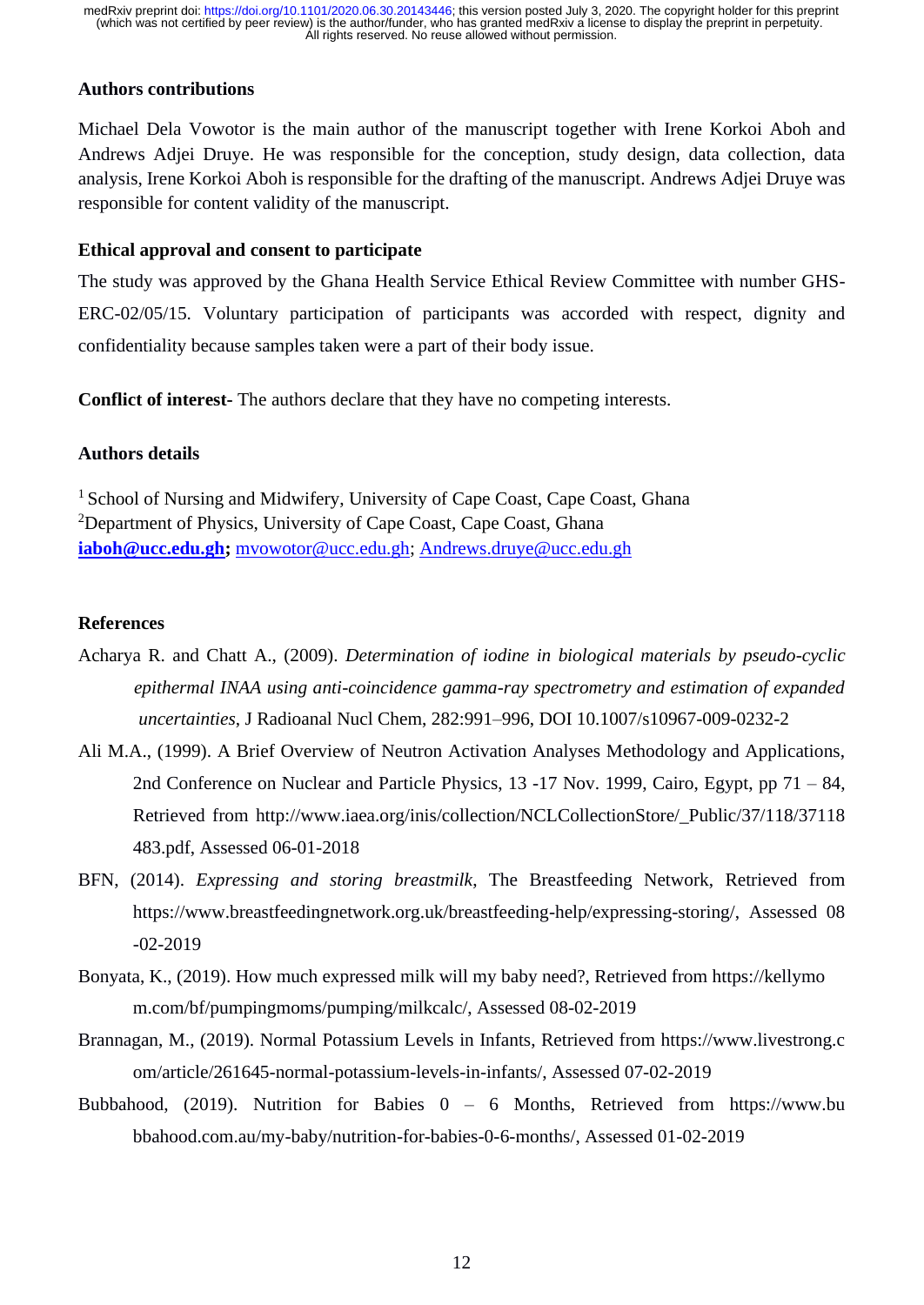- Caulfield, L. E., Richard S. A., Rivera J. A., Musgrove P., and Black R. E., (2006). *Chapter 28, Stunting, Wasting, and Micronutrient Deficiency Disorders, Disease Control Priorities in Developing Countries*. 2nd edition., Oxford University Press
- Chisela F., Gawlik D., and Bratter P., (1986). Instrumental Determination of Some Trace Elements in Biological Materials by Epithermal and Thermal Neutron Activation Analysis, Analyst, Vol. 111, pp 405-410
- Coleman, E., (2018). *Recommended Nutritional Requirements for an Infant. Healthy Eating | SF Gate*, Retrieved from http://healthyeating.sfgate.com/recommended-nutritional-requireme nts-infant-1833.html, Assessed 01-02-2019
- Dietary Reference Intakes, (2013). Retrieved from http://www.hc-sc.gc.ca/fn-an/alt\_formats/hpfbdgpsa/pdf/nutrition/dri\_tables-eng.pdf, Assessed 16-03-2013
- Ehmann, W. D., & Vance E. D. (1991). Radiochemistry and Nuclear Methods of Analysis. John Wiley & Sons, USA, Pp 96-98,113-114, 253-302, & 456.
- Encyclopaedia Britannia definition, (1999). Ed 3, pp 112 117.
- Endocrineweb, (2017). How Your Thyroid Works, Vertical Health LLC, Retrieved from https:// www.endocrineweb.com /conditions/thyroid/how-your-thyroid-works, Assessed 31-10- 2017
- Food and Nutrition, (2018). *15 Top Foods That Are High In Manganese,* Retrieved from https://www.naturalfoodseries.com/15-foods-high-manganese/, Assessed 01-04-2019.
- Food and Nutrition Board, (2001). Intake Applications in Dietary Assessment, National Academy Press, Washington DC
- Ghana News Agency, (2007). *Continued iodine deficiency, bane of educational growth-Nutritionist, Health News of Saturday, 27 October 2007*, Retrieved from https://www.ghanaweb.com/GhanaHomePage/health/Continued-iodine-deficiency-bane-of-edu cational-growth-Nutritionist-133095, Assessed 31-10-2017
- Glascock, M. A. (2003). An overview of neutron activation analysis. Retrieved from https://www.researchgate.net/publication/228643668\_An\_overview\_of\_neutron\_activation\_an a lysis, Assessed 06-01-2018
- Healthline, (2017). *14 Healthy Foods That Are High in Potassium,* Retrieved from https://www.health line.com/nutrition/high-potassium-foods, Assessed 01-04-2019
- Healthline, (2019)a. *30 Foods High in Sodium and What to Eat Instead,* Retrieved from https://www.healthline.com/nutrition/15-calcium-rich-foods, Assessed 01-04-2019
- Health supplements nutritional guide, (2017). Sodium, Nutritional Health Resource, Retrieved from https://healthsupplementsnutritionalguide.com/?s=sodium, Assessed 07-02-2019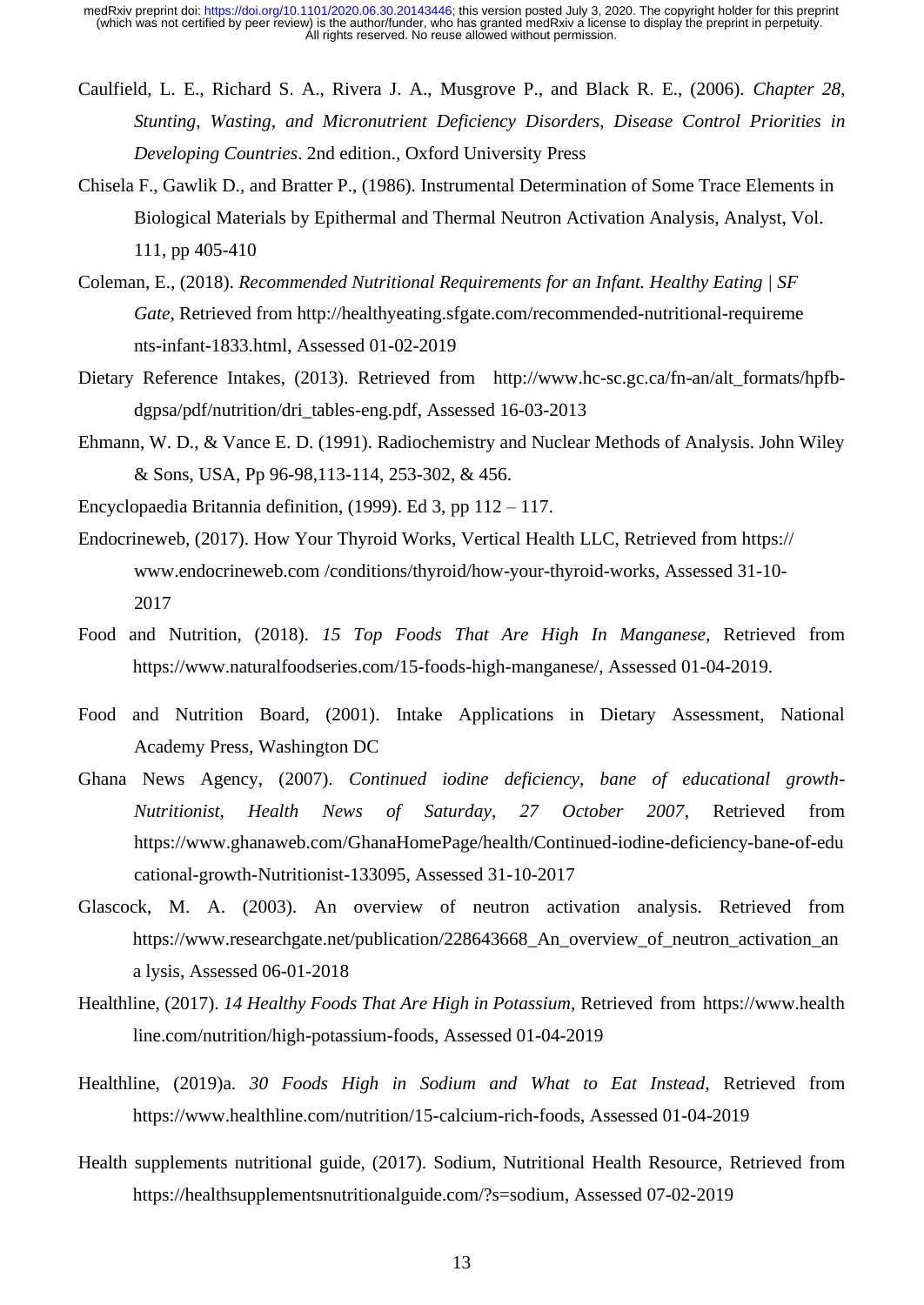- Kelly, R., and Moran, S., (2002). *Seasonal changes in groundwater input to a well-mixed estuary estimated using radium isotopes and implications for coastal nutrient budgets*. Limnology and Oceanography 47 (6), 1796–1807.
- KidsHealth, (2017). *Calcium*, Retrieved from https://kidshealth.org/en/parents/calcium.html, Assessed 09-02-2019
- Laar C., Fianko J. R., Akiti T. T., Osae S. and Brimah A. K., (2011). *Determination of Heavy Metals in the Black-Chin Tilapia from the Sakumo Lagoon, Ghana*, Research Journal of Environmental and Earth Sciences 3(1): 8-13 Lead Poisoning, Retrieved from http://www.healthline.com/health/lead-poisoning#Overview1, Assessed 26-02-2016
- Lenntech, (2019). Health effects of manganese, Retrieved from https://www.lenntech.com/periodic/ele ments/mn.htm#ixzz1Yo2PyN00, Assessed 05-02-2019
- Mahak, A., (2018). *Magnesium for Kids – Importance, Food Sources and Supplements*, Retrieved from https://parenting.firstcry.com/articles/magnesium-for-kids-importancedos agefood-sources-and-supplements/, Assessed 30-01-2019
- Mrunal, (2018). *Iodine Requirement in Babies: All you Need to Know*, Retrieved from https://parenting.firstcry.com/articles/iodine-requirement-in-babies-all-you-need-to-know /, Assessed 30-01-2019
- Norton, A., (2010), *Low, high manganese levels may affect the infant brain*, HEALTH NEWS Reuters Health, Retrieved from https://www.reuters.com/article/us-manganese-infant/lowhigh-manganese-levels-may-affect-the-infant-brain-idUSTRE65G53A20100617, Assessed 05- 02-2019
- Pallant, J. (2007). SPSS Survival Manual: A Step to Step Guide to Data Analysis using SPSS for Windows. (3rd Edition). Open University Press, New York, USA. Pp 132-133
- Picciano, M. F., (1985). Trace Elements in Human Milk and Infant Formulas, In Trace Elements in Nutrition of Children, Edited by: Chandra, R. K. Vol. 8, 157–174. New York: Nestle Nutrition, Raven Press.

Serfor-Armah, Y., Carboo, D., Akuamoah, R. K., & Chellube. Z. (2018). Micelle-mediated extraction and neutron activation determination of nanogram levels of vanadium in seaweeds, Journal of Radioanalytical and Nuclear Chemistry 318(3). DOI: [10.1007/s10967-018-6194-5](https://www.researchgate.net/deref/http%3A%2F%2Fdx.doi.org%2F10.1007%2Fs10967-018-6194-5?_sg%5B0%5D=0fzSR3nJNWjGtm58spcCQl6Yq2wUilA-3E3RwadSJuEBzzMAHnEJnwnGGe9PkAdd7AWXIhW3_Kj5mgtM5mJws3aTbQ.uKURYINrrvelHtoSgM-_bWBsnZ-zjCji3WsJG237dXIXKTj745VLnNQt5KjbfShlbMmo_8B912OulZsgex19Xg)

- Sinrich, J., (2019). 8 Signs Your Child Is Eating Too Much Salt, Meredith Corporation, Retrieved from https://www.parents.com/recipes/nutrition/kids/signs-your-child-is-eating-too-much-salt/, Assessed 07-02-2019
- Steen, J., (2017). *What Foods Contain Magnesium?* Retrieved from https://www.huffingtonpost.com.a u/2017/07/10/what-foods-contain-magnesium\_a\_23024245/, Assessed 01-04-2019
- Turin, C. G. and Ochoa, T. J. (2014). The Role of Maternal Breast Milk in Preventing Infantile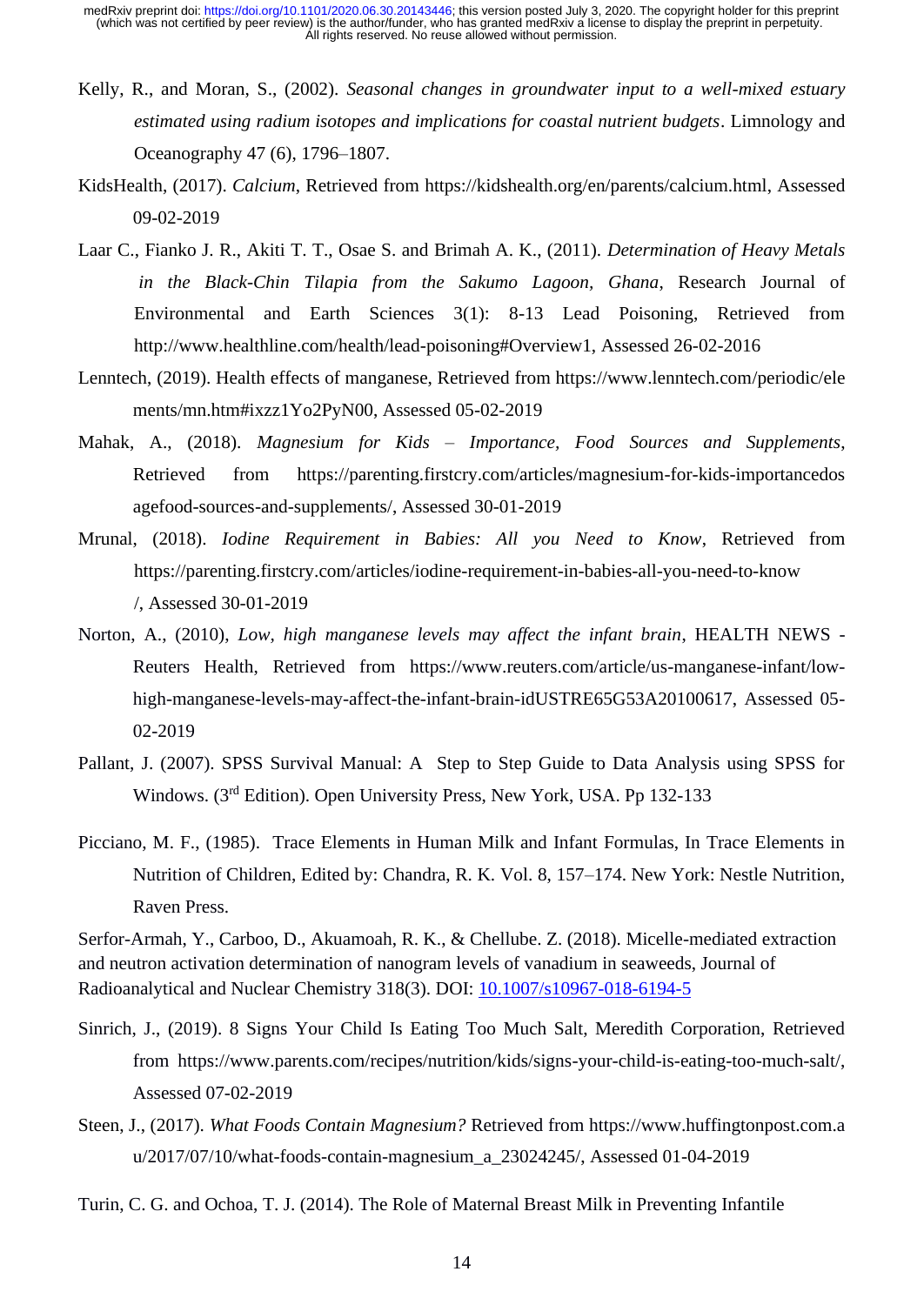Diarrhea in the Developing World. Curr Trop Med Rep. 1; 1(2): 97–105. doi: 10.1007/s40475-014-0015-x

- US Department of Agriculture, (2007). *Copper: An Important Nutrient For Fetal Brain Development*, ScienceDaily. Retrieved from www.sciencedaily.com/releases/2007/10/071006084704.htm/, Assessed 04-02-2019
- U.S. Department of Health & Human Services, (2016), *Iodine Fact Sheet for Consumers*, Retrieved from https://ods.od.nih.gov/factsheets/Iodine-Consumer/, Assessed 31-10-2017
- Vowotor, M. K., Hood C. O., Nyarko B. J. B., Fletcher J. J., (2011). *Application of Pseudocyclic INAA to determine Se, Sc, and Dy in Ghanaian fishes using GHARR-1*, The African Review of Physics, formerly The African Physical Review APR, Vol 6, 2011, pp 153-159
- WebMD, (2019). Retrieved from https://www.webmd.com/vitamins/ai/ingredientmono-998/magnesiu m, Assessed 11-02-2019
- Widdowson, E., (1974). Trace elements in foetal and early postnatal development. ProcNutr Soc; 33: pp 275 - 84



*Figure 1: A map showing Cape Coast and its Environs, 2019*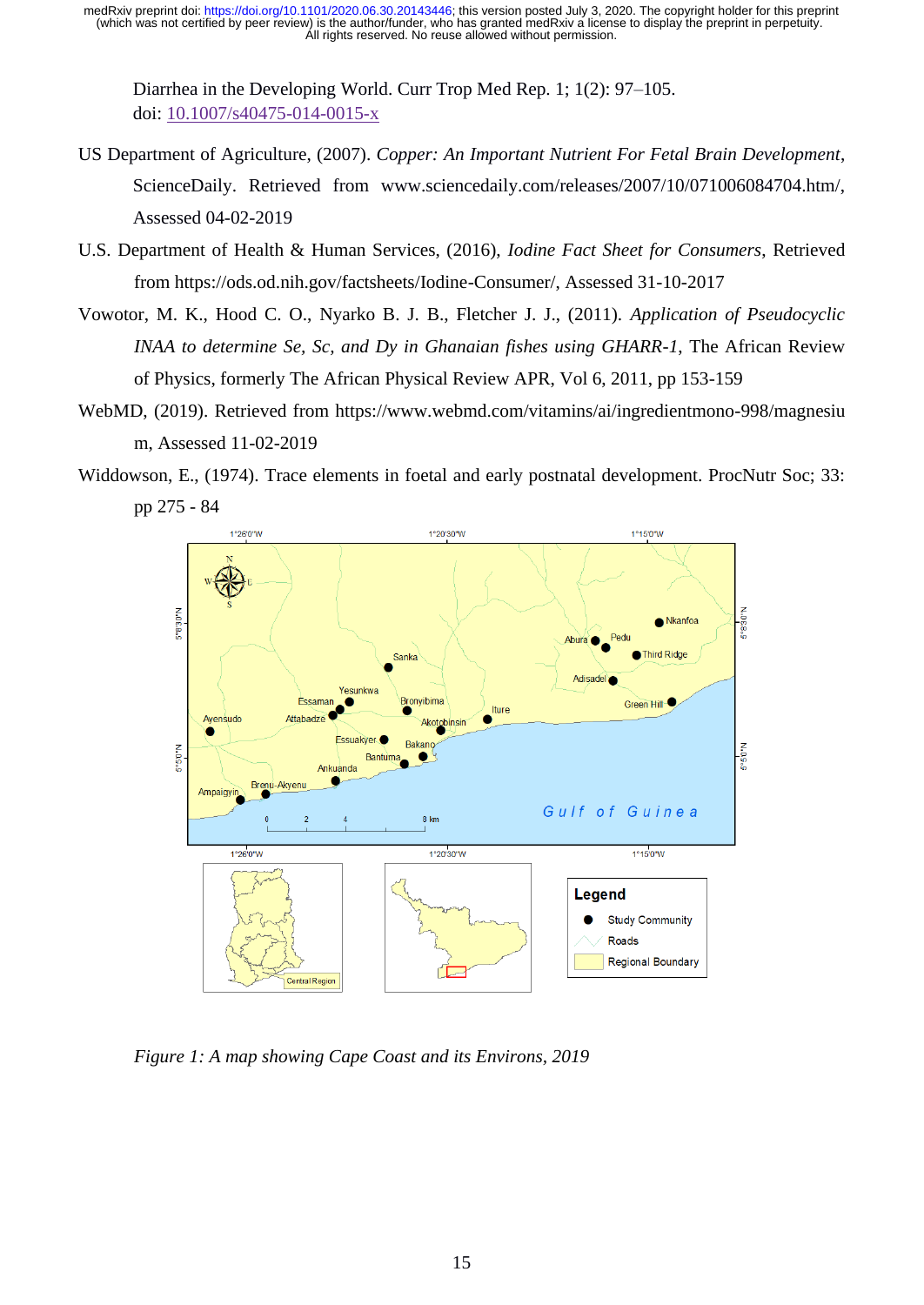

*Figure 2: Breast Milk Samples Being Prepared for Irradiation at GHARR-1*



*Figure 3: A process of neutron capture followed by emission of gamma ray (Glascock, 2003)*

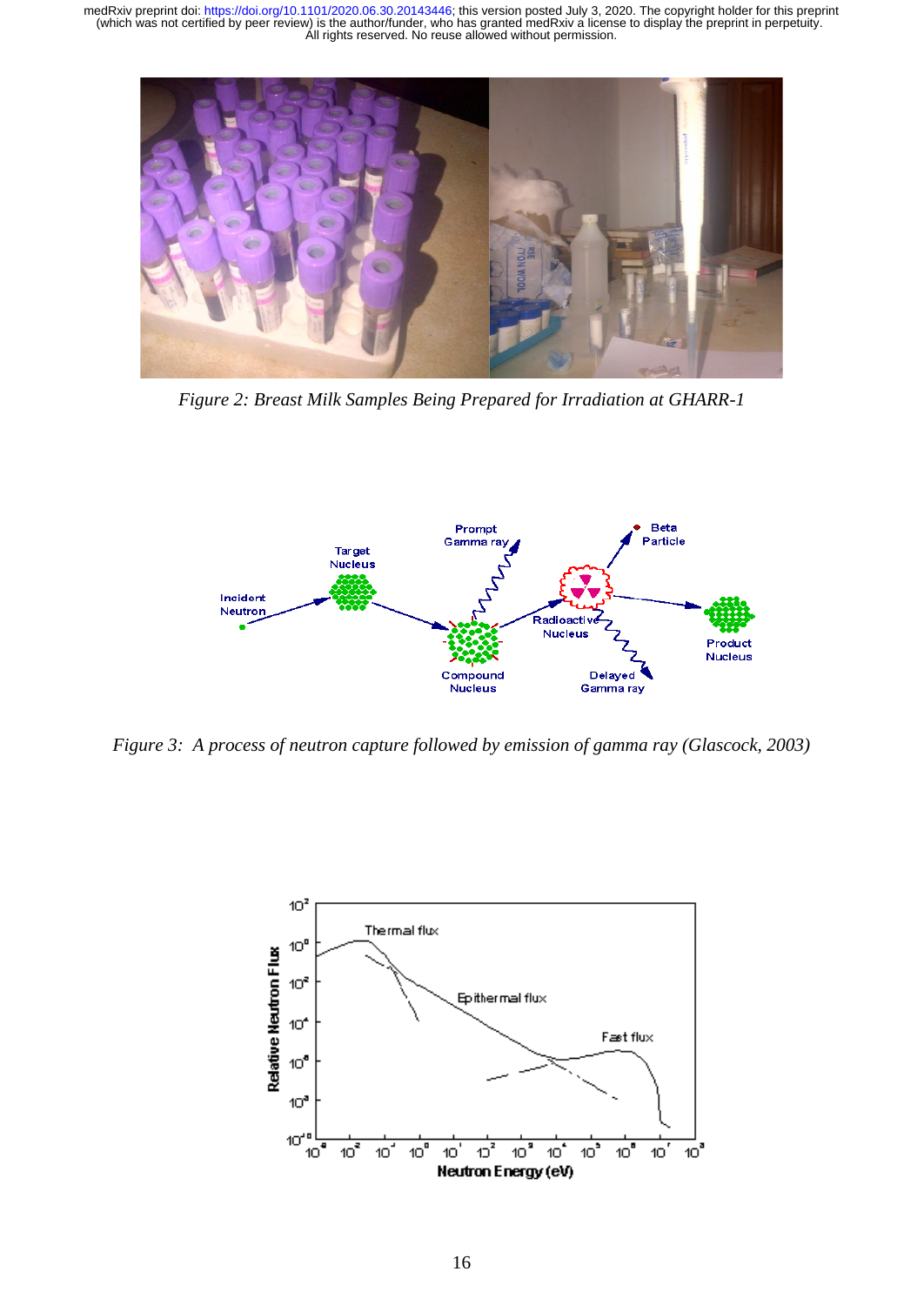*Figure 4: A typical reactor neutron energy spectrum showing the various components used to describe the neutron energy regions (Glascock, 2003).*



*Figure 5: Concentration of the seven elements in the breastfeeding mothers*

| <b>Element</b> | Radioisotope     | <b>Gamma Ray</b>    | <b>Half-life</b>   | <b>Irradiation</b> |                  | DL          |  |  |  |
|----------------|------------------|---------------------|--------------------|--------------------|------------------|-------------|--|--|--|
|                |                  | <b>Energy</b> (keV) |                    | <b>Time</b>        | <b>Time</b>      | $(\mu g/g)$ |  |  |  |
| <b>Na</b>      | $^{24}$ Na       | 2754.0              | 15 <sup>hr</sup>   | $10 \text{ min}$   | $10 \text{ min}$ | 0.001       |  |  |  |
| Mg             | $^{27}$ Mg       | 1014.4              | 9.46 min           | $10 \text{ min}$   | $10 \text{ min}$ | 0.1         |  |  |  |
| $\mathbf K$    | $^{42}$ K        | 1524.6              | 12.4 <sub>hr</sub> | $10 \text{ min}$   | $10 \text{ min}$ | 0.01        |  |  |  |
| Ca             | $^{49}Ca$        | 3084.5              | 8.72 min           | $10 \text{ min}$   | $10 \text{ min}$ | 1.0         |  |  |  |
| Mn             | $56$ Mn          | 1810.7              | 2.58 <sub>hr</sub> | $10 \text{ min}$   | $10 \text{ min}$ | 0.0001      |  |  |  |
| Cu             | $66$ Cu          | 1039.2              | $5.1 \text{ min}$  | $10 \text{ min}$   | $10 \text{ min}$ | 0.01        |  |  |  |
| I              | 128 <sub>I</sub> | 440.9               | $25 \text{ min}$   | $10 \text{ min}$   | $10 \text{ min}$ | 0.0001      |  |  |  |

*Table 1: Nuclear Data of the Seven Elements*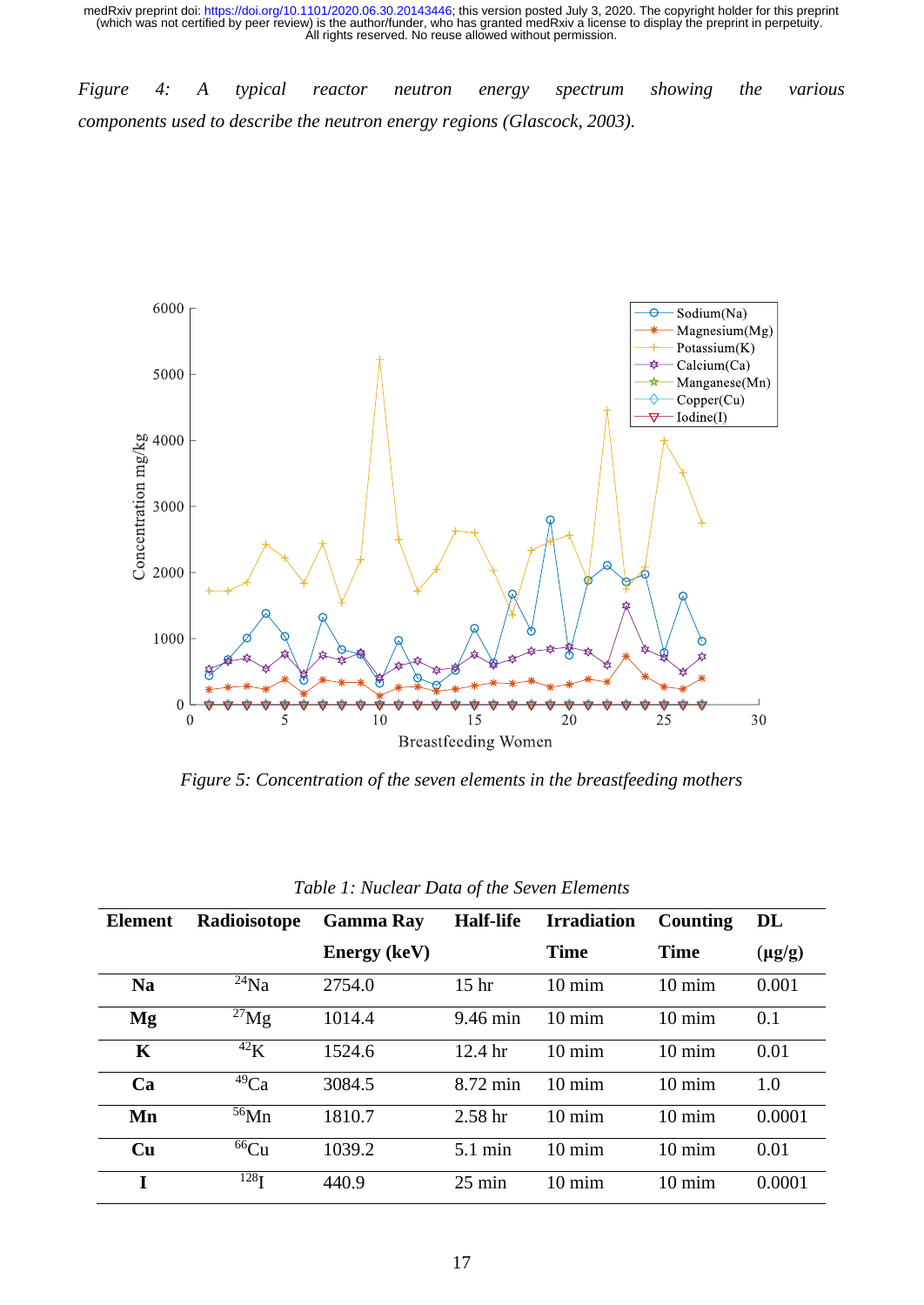|           | Sodium    | Magnesium Potassium |           | Calcium   | Manganese | Copper | Iodine   |
|-----------|-----------|---------------------|-----------|-----------|-----------|--------|----------|
|           | (Na)      | (Mg)                | (K)       | (Ca)      | (Mn)      | (Cu)   | $\rm(L)$ |
| Min       | 294,4000  | 132.4000            | 1359.0000 | 408.1000  | 0.0018    | 0.2235 | 0.0290   |
| Max       | 2797.0000 | 426.7000            | 5225.0000 | 1497.0000 | 1.1150    | 1.0199 | 0.1445   |
| Mean      | 1098.6259 | 309.2481            | 2438.0741 | 697.4037  | 0.4028    | 0.6944 | 0.0613   |
| <b>SD</b> | 36.4403   | 23.7186             | 176.349   | 35.2538   | 0.0384    | 0.0079 | 0.0102   |

*Table 2: Summary of Breast Milk Concentrations of Lactating Mothers*

*Table 3: RDA* (mg/kg) *and their Corresponding Concentrations* (mg/kg) *of Elements for Babies below 6 Months*

|                      |           |           | <u>o montro</u> |           |          |        |         |
|----------------------|-----------|-----------|-----------------|-----------|----------|--------|---------|
| <b>Element</b>       | <b>Na</b> | Mg        | K               | Ca        | Mn       | Cu     | I       |
| <b>RDA</b>           | 120.0     | 30.0      | 400.0           | 200.0     | 0.003    | 0.2    | 0.09    |
| <b>RDA</b>           |           |           |                 |           |          |        |         |
| <b>Concentration</b> | 169.3     | 42.3      | 563.4           | 281.7     | 0.0042   | 0.28   | 0.13    |
| <b>Mean</b>          |           |           |                 |           |          |        |         |
| Measured             | 1098.6259 | 309.2481  | 2438.0741       | 697.4037  | 0.4028   | 0.6944 | 0.0613  |
| <b>Concentration</b> |           |           |                 |           |          |        |         |
| <b>Average Daily</b> |           |           |                 |           |          |        |         |
| <b>Intake from</b>   | 778.71    | 219.32    | 1730.97         | 495.14    | 0.29     | 0.50   | 0.04    |
| <b>Concentration</b> |           |           |                 |           |          |        |         |
| <b>Difference</b>    |           |           |                 |           |          |        |         |
| <b>Between the</b>   |           |           |                 |           |          |        |         |
| RDA &                | $+658.71$ | $+189.32$ | $+1330.97$      | $+295.14$ | $+0.287$ | $+0.3$ | $-0.05$ |
| <b>Measured</b>      |           |           |                 |           |          |        |         |
| <b>RDA</b>           |           |           |                 |           |          |        |         |
| $\mathbf{H}$         | 6.49      | 7.31      | 4.33            | 2.48      | 95.90    | 2.48   | 0.47    |

RDA Values – (Food and Nutrition, 2001, Mrunal, 2018)

*Table 4: The Seven Elements and the effect of its excess* 

|--|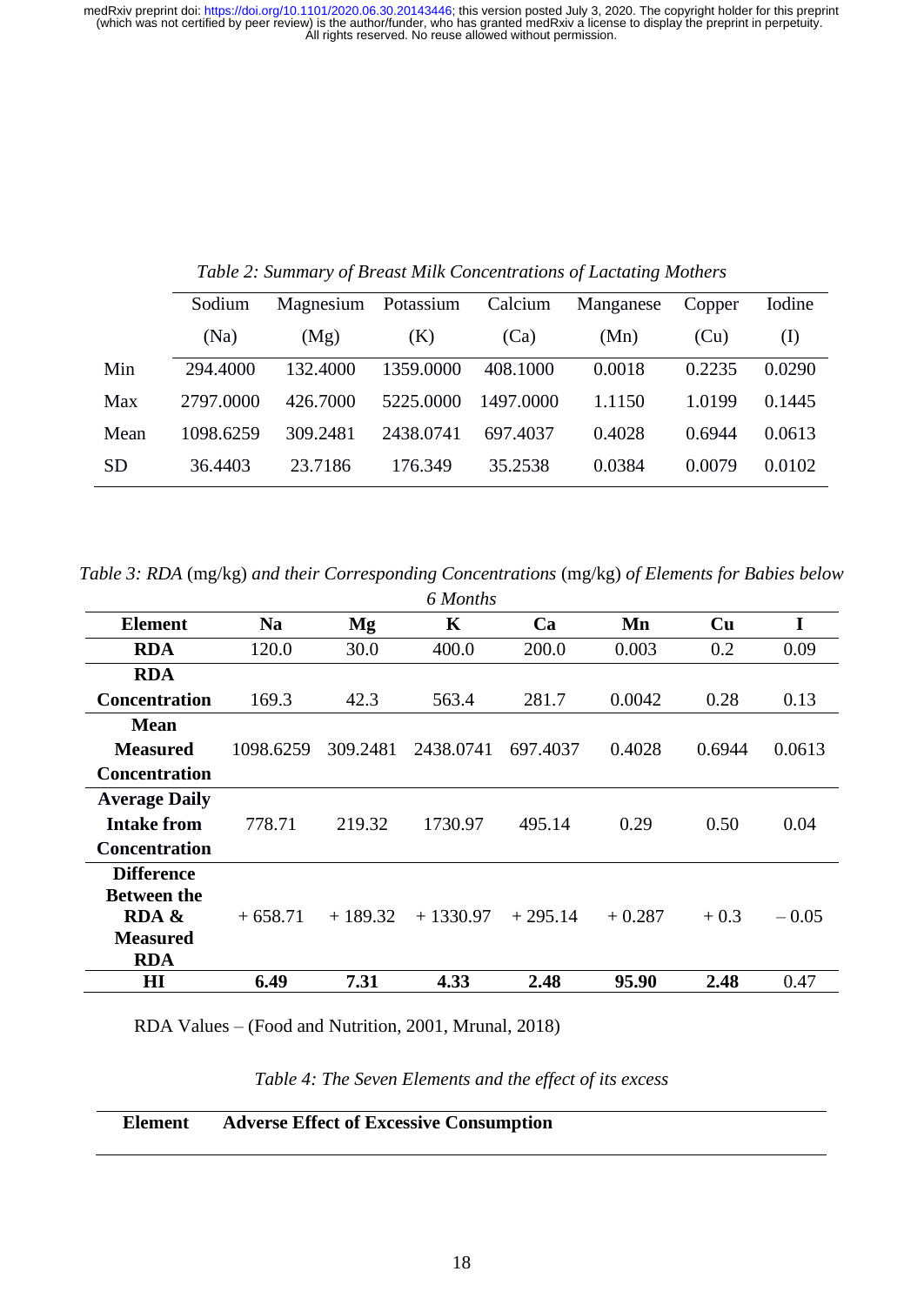| <b>Na</b>   | Dark, yellow urine with a strong smell is a very common sign in babies with<br>high sodium intake, weight gain, child is unusually thirsty for water, blood<br>pressure increases, arterial blood vessels increase in thickness, predisposing the<br>child to cardiovascular disease (Sinrich, 2019). |
|-------------|-------------------------------------------------------------------------------------------------------------------------------------------------------------------------------------------------------------------------------------------------------------------------------------------------------|
| Mg          | Large doses might cause too much magnesium to build up in the body, causing<br>serious side effects including an irregular heartbeat, low blood pressure,<br>confusion, slowed breathing, coma, and death (WebMD, 2019).                                                                              |
| K           | Diarrhoea, arrhythmias, lethargy and abdominal distention are the most<br>common manifestations of high potassium levels in babies (Princeton, 2019).                                                                                                                                                 |
| Ca          | Symptoms and signs of neonatal hypercalcemia include anorexia, reflux,<br>gastroesophageal nausea, vomiting, lethargy or seizures or generalized<br>irritability, and hypertension (Dysart, 2019).                                                                                                    |
| Mn          | High concentrations can wreak havoc on your baby's immature metabolic<br>systems (Mercola, 2010).                                                                                                                                                                                                     |
| Cu          | Vomiting, abdominal pain, sleep disorder, weakness, and damage to the liver and<br>kidney. Dr. Paul Eck found that elevated tissue Cu is associated with homosexual<br>desire (Nolan, 2003).                                                                                                          |
| $\mathbf I$ | Low or High iodine causes thyroid gland inflammation, including goiter (an<br>enlarged thyroid gland) and thyroid cancer (Koutras, et. al., 1985; Delange and<br>Burgi, 1999; U.S. Department of Health & Human Services, 2016).                                                                      |

|                 | <b>Na</b>    | Mg         | $\mathbf K$ | Ca           | Mn       | Cu       | I            |
|-----------------|--------------|------------|-------------|--------------|----------|----------|--------------|
| <b>Na</b>       | $\mathbf{1}$ |            |             |              |          |          |              |
| Mg              | $0.465*$     | 1          |             |              |          |          |              |
| $r^2$           | 0.014        |            |             |              |          |          |              |
| $\mathbf K$     | 0.035        | $-0.284$   | 1           |              |          |          |              |
| $r^2$           | 0.861        | 0.152      |             |              |          |          |              |
| $\overline{Ca}$ | $0.459*$     | $0.905***$ | $-0.304$    | $\mathbf{1}$ |          |          |              |
| $r^2$           | 0.016        | 0.000      | 0.124       |              |          |          |              |
| Mn              | 0.250        | $0.836***$ | $-0.214$    | $0.733***$   | 1        |          |              |
| $r^2$           | 0.208        | 0.000      | 0.285       | 0.000        |          |          |              |
| Cu              | $0.832***$   | $0.545***$ | 0.192       | $0.531***$   | $0.389*$ | 1        |              |
| $r^2$           | 0.000        | 0.003      | 0.337       | 0.004        | 0.045    |          |              |
| $\overline{I}$  | $-0.171$     | 0.002      | $-0.175$    | 0.020        | $-0.371$ | $-0.269$ | $\mathbf{1}$ |
| r <sup>2</sup>  | 0.393        | 0.993      | 0.384       | 0.920        | 0.057    | 0.174    |              |

Table 5: Correlation coefficients of the concentration of the seven elements in breast milk